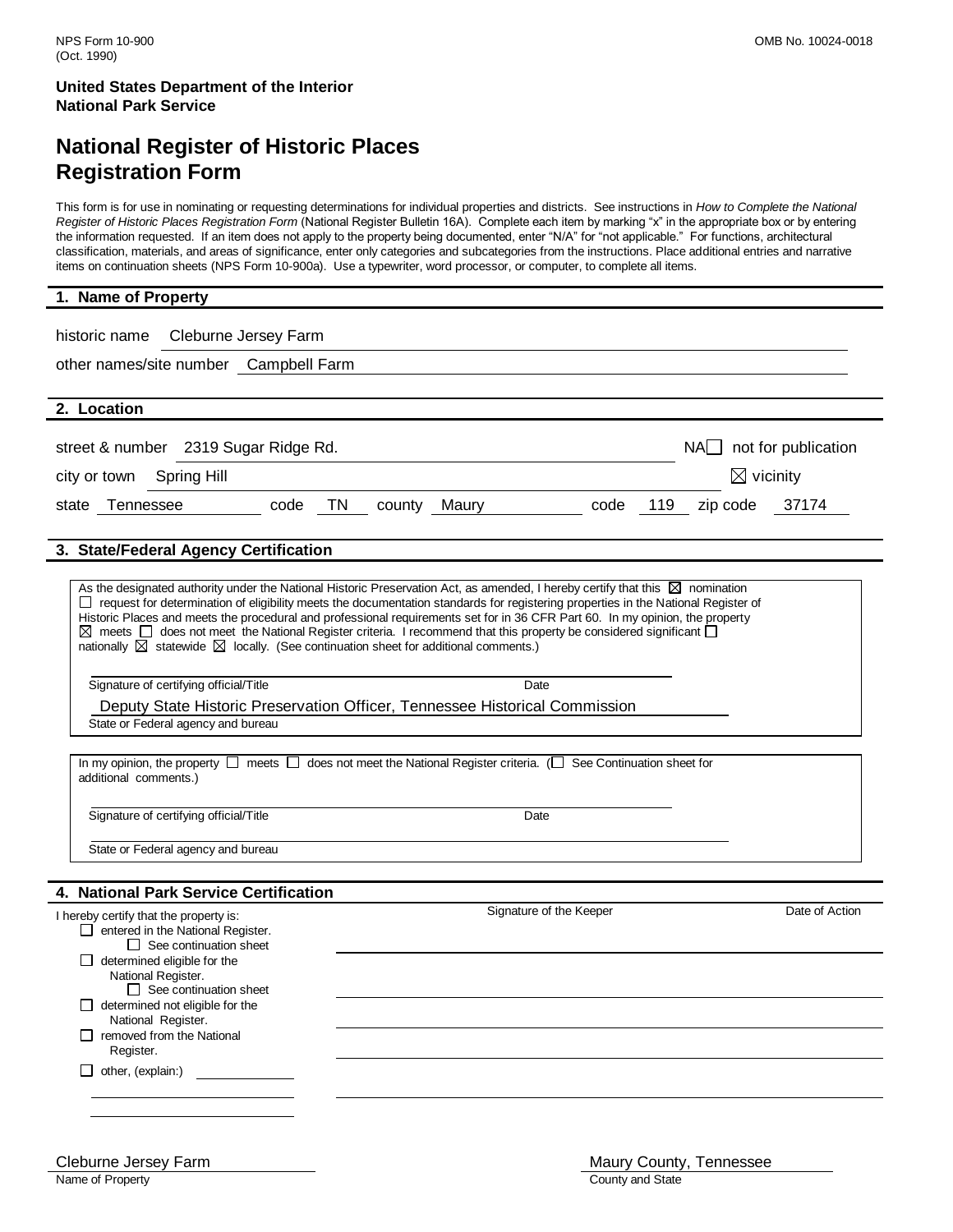| <b>Ownership of Property</b><br>(Check as many boxes as apply)                                                     | <b>Category of Property</b><br>(Check only one box)  | <b>Number of Resources within Property</b><br>(Do not include previously listed resources in count.) |                                                    |                       |  |
|--------------------------------------------------------------------------------------------------------------------|------------------------------------------------------|------------------------------------------------------------------------------------------------------|----------------------------------------------------|-----------------------|--|
| $\boxtimes$ private<br>public-local                                                                                | building(s)<br>district                              | Contributing                                                                                         | Noncontributing                                    |                       |  |
| public-State                                                                                                       | site                                                 | 9                                                                                                    | 2                                                  | buildings             |  |
| public-Federal                                                                                                     | structure                                            | $\overline{2}$                                                                                       | $\overline{0}$                                     | sites                 |  |
|                                                                                                                    | object                                               | $\mathbf{3}$                                                                                         | $\mathbf{1}$                                       | structures<br>objects |  |
|                                                                                                                    |                                                      | 14                                                                                                   | 3                                                  | Total                 |  |
| Name of related multiple property listing<br>(Enter "N/A" if property is not part of a multiple property listing.) |                                                      | in the National Register                                                                             | Number of Contributing resources previously listed |                       |  |
| <b>MPN</b>                                                                                                         | Historic Family Farms in Middle Tennessee, 1780-1945 | N/A                                                                                                  |                                                    |                       |  |
| 6. Function or Use                                                                                                 |                                                      |                                                                                                      |                                                    |                       |  |
| <b>Historic Functions</b><br>(Enter categories from instructions)                                                  |                                                      | <b>Current Functions</b><br>(Enter categories from instructions)                                     |                                                    |                       |  |
| DOMESTIC; single dwelling; secondary structures                                                                    |                                                      | DOMESTIC: vacant; secondary structures                                                               |                                                    |                       |  |
| AGRICULTURE; storage, agricultural outbuilding;                                                                    |                                                      | AGRICULTURE: storage, agricultural outbuilding;                                                      |                                                    |                       |  |
| processing; animal facility; agricultural field<br>animal facility; agricultural field                             |                                                      |                                                                                                      |                                                    |                       |  |
|                                                                                                                    |                                                      |                                                                                                      |                                                    |                       |  |
| 7. Description                                                                                                     |                                                      |                                                                                                      |                                                    |                       |  |
|                                                                                                                    |                                                      |                                                                                                      |                                                    |                       |  |
| <b>Architectural Classification</b><br>(Enter categories from instructions)                                        |                                                      | <b>Materials</b><br>(Enter categories from instructions)                                             |                                                    |                       |  |
| <b>ITALIANATE</b>                                                                                                  |                                                      | foundation Limestone; Concrete                                                                       |                                                    |                       |  |
|                                                                                                                    |                                                      | walls                                                                                                | Weatherboard; Limestone; Concrete                  |                       |  |
|                                                                                                                    |                                                      | roof                                                                                                 | Asphalt Shingles; Metal                            |                       |  |
|                                                                                                                    |                                                      | Wood; Metal<br>other                                                                                 |                                                    |                       |  |

### **Narrative Description**

(Describe the historic and current condition of the property on one or more continuation sheets.)

See continuation sheets.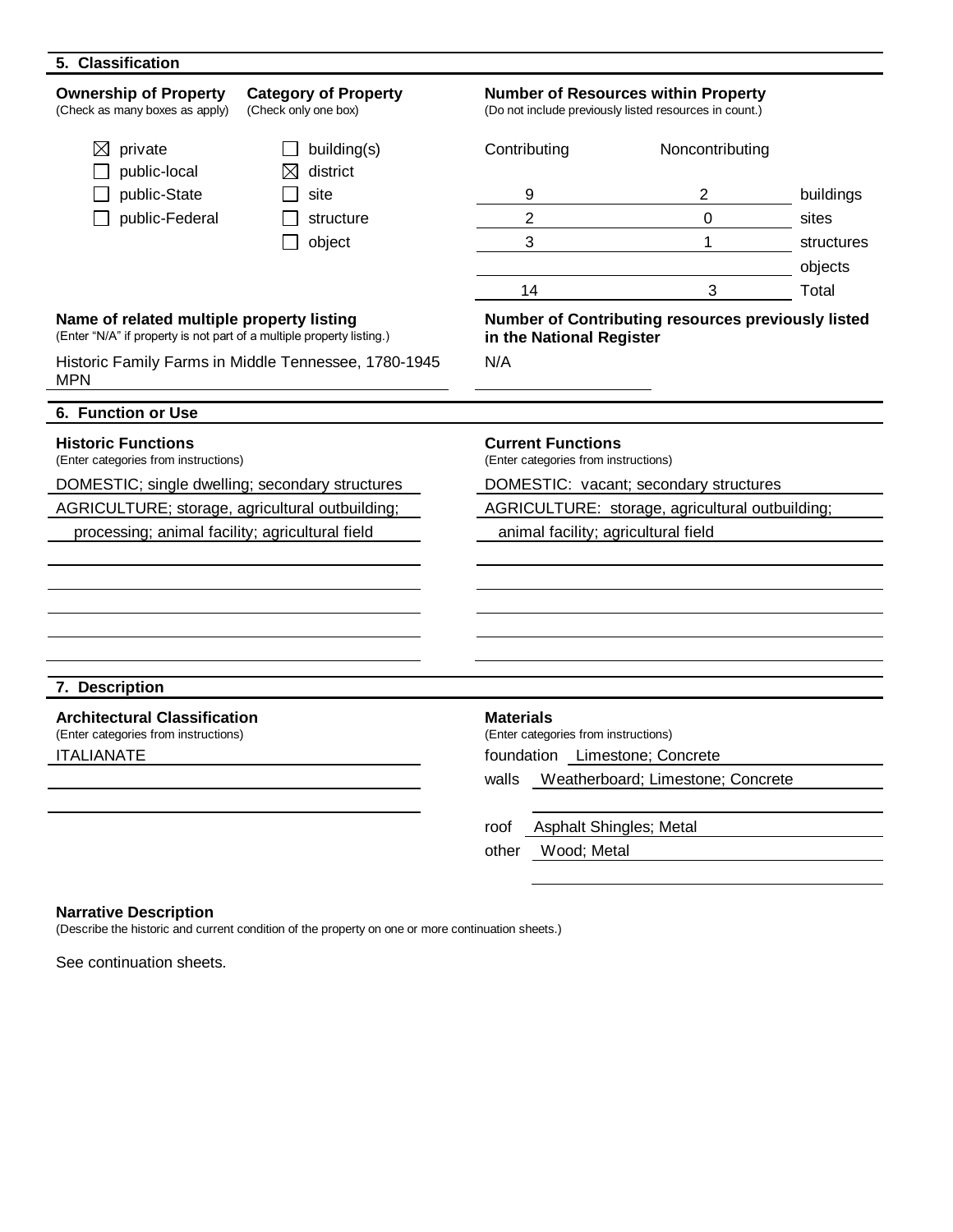Name of Property County and State

### **8. Statement of Significance**

### **Applicable National Register Criteria Areas of Significance** *Mexision Conduct Significance (Mark "x" in one or more boxes for the criteria qualifying the property (Enter categories from instructions)*

(Mark "x" in one or more boxes for the criteria qualifying the property for National Register listing.)

 $\boxtimes$  A Property is associated with events that have made AGRICULTURE

our history.

- **B** Property is associated with the lives of persons significant in our past.
- $\boxtimes$  **C** Property embodies the distinctive characteristics of a type, period, or method of construction or represents the work of a master, or possesses high artistic values, or represents a significant and distinguishable entity whose components lack **Period of Significance** individual distinction. Circa 1872-1950

**D** Property has yielded, or is likely to yield, information important in prehistory or history.

### **Criteria Considerations Significant Dates**

(Mark "x" in all the boxes that apply.) circa 1872, 1878

Property is: N/A

- **A** owned by a religious institution or used for religious purposes.
- $\Box$  **B** removed from its original location.
- **C** moved from its original location.
- **D** a cemetery. N/A
- **E** a reconstructed building, object, or structure.
- **F** a commemorative property
- **G** less than 50 years of age or achieved significance Unknown within the past 50 years.

### **Narrative Statement of Significance**

(Explain the significance of the property on one or more continuation sheets.)

#### **9. Major Bibliographical References**

#### **Bibliography**

(Cite the books, articles, and other sources used in preparing this form on one or more continuation sheets.)

#### **Previous documentation on file (NPS):** N/A **Primary location of additional data:**

- $\Box$  preliminary determination of individual listing (36  $\Box$  State Historic Preservation Office
- CFR 67) has been requested **Definition** Other State Agency
- previously listed in the National Register  $\Box$  Federal Agency  $\Box$  Previously determined eligible by the National  $\Box$  Local Government
- Register  $\boxtimes$  University
- designated a National Historic Landmark  $\Box$  Other
- $\Box$  recorded by Historic American Buildings Survey Name of repository: # MTSU – Center for Historic Preservation
- recorded by Historic American Engineering Record #

ARCHITECTURE

**Significant Person**<br>(Complete if Criterion B is marked)

N/A

### **Cultural Affiliation**

### **Architect/Builder**

- 
- 
- 
- 
- 
-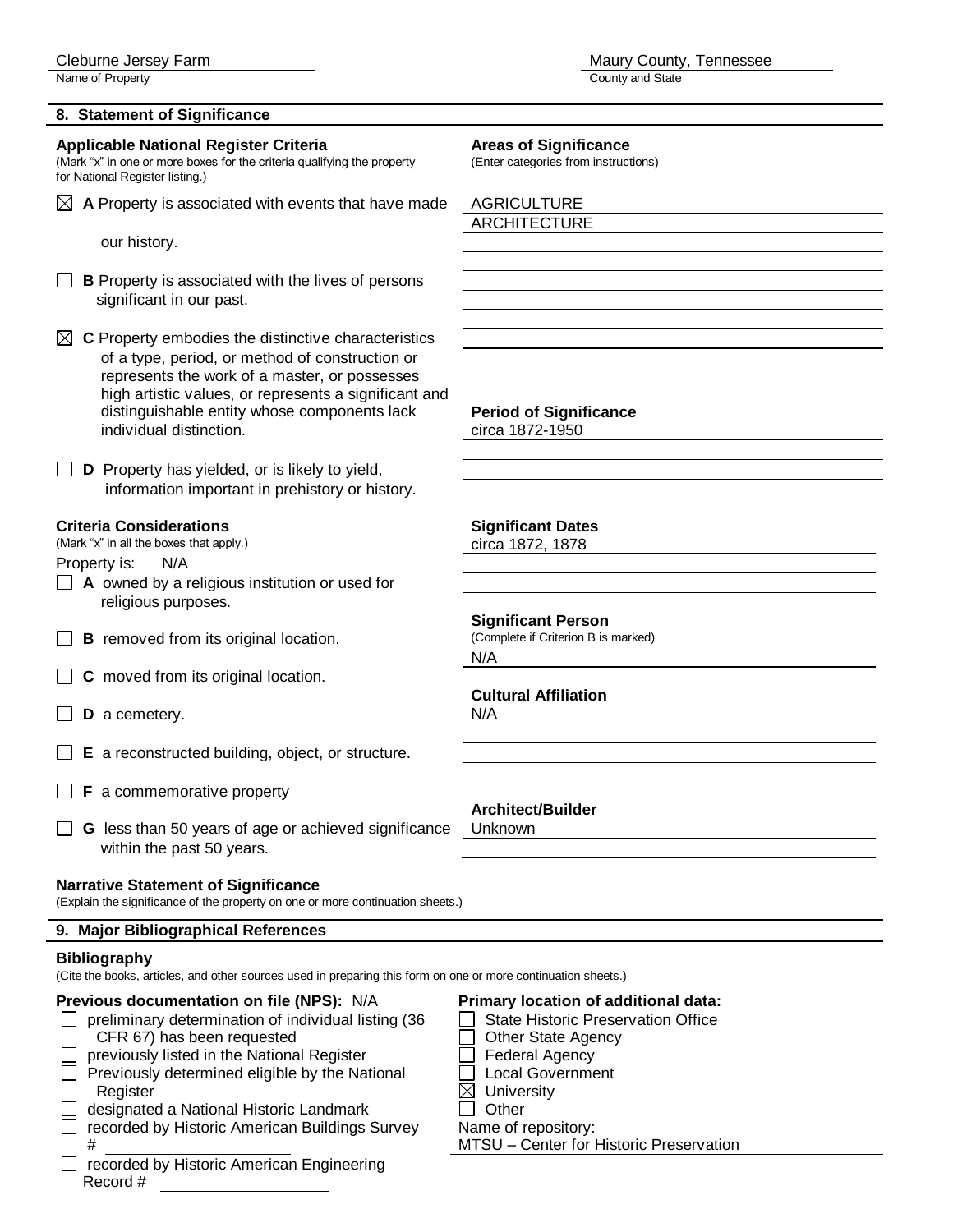| Cleburne Jersey Farm                                                                                     | Maury County, TN                        |
|----------------------------------------------------------------------------------------------------------|-----------------------------------------|
| Name of Property                                                                                         | County and State                        |
| 10. Geographical Data                                                                                    |                                         |
| approximately 107 acres<br><b>Acreage of Property</b>                                                    | Spring Hill, TN, 63 SW                  |
| <b>UTM References</b><br>(Place additional UTM references on a continuation sheet.)                      |                                         |
| 1                                                                                                        | 3                                       |
| Northing<br>Easting<br>Zone                                                                              | Easting<br>Northing<br>Zone             |
| 2                                                                                                        | 4                                       |
|                                                                                                          | See continuation sheet                  |
| <b>Verbal Boundary Description</b><br>(Describe the boundaries of the property on a continuation sheet.) |                                         |
| <b>Boundary Justification</b><br>(Explain why the boundaries were selected on a continuation sheet.)     |                                         |
| 11. Form Prepared By                                                                                     |                                         |
| Amanda Wild and Carroll Van West<br>name/title                                                           |                                         |
| MTSU Center for Historic Preservation<br>organization                                                    | date<br>May 1, 2000                     |
| PO Box 80, MTSU<br>street & number                                                                       | 615-898-2947<br>telephone               |
| Murfreesboro<br>city or town                                                                             | <b>TN</b><br>37132<br>state<br>zip code |
| <b>Additional Documentation</b>                                                                          |                                         |

Submit the following items with the completed form:

#### **Continuation Sheets**

#### **Maps**

A **USGS map** (7.5 or 15 minute series) indicating the property's location

A **Sketch map** for historic districts and properties having large acreage or numerous resources.

#### **Photographs**

Representative **black and white photographs** of the property.

#### **Additional items**

(Check with the SHPO or FPO for any additional items.)

#### **Property Owner**

(Complete this item at the request of SHPO or FPO.)

| Flora McLain<br>name                 |       |     |                        |  |
|--------------------------------------|-------|-----|------------------------|--|
| street & number 4412 Northwood Drive |       |     | Telephone 423-288-5762 |  |
| city or town<br>Kingsport            | State | TN. | zip code 37664         |  |

**Paperwork Reduction Act Statement:** This information is being collected for applications to the National Register of Historic Places to nominate properties for listing or determine eligibility for listing, to list properties, and to amend existing listing. Response to this request is required to obtain a benefit in accordance with the National Historic Preservation Act, as amended (16 U.S.C. 470 *et seq.*)

**Estimated Burden Statement:** Public reporting burden for this form is estimated to average 18.1 hours per response including time for reviewing instructions, gathering and maintaining data, and completing and reviewing the form. Direct comments regarding this burden estimate or any aspect of this form to the Chief, Administrative Services Division, National Park Service, P. O. Box 37127, Washington, DC 20013-7127; and the Office of Management and Budget, Paperwork Reductions Projects (1024-0018), Washington, DC 20303.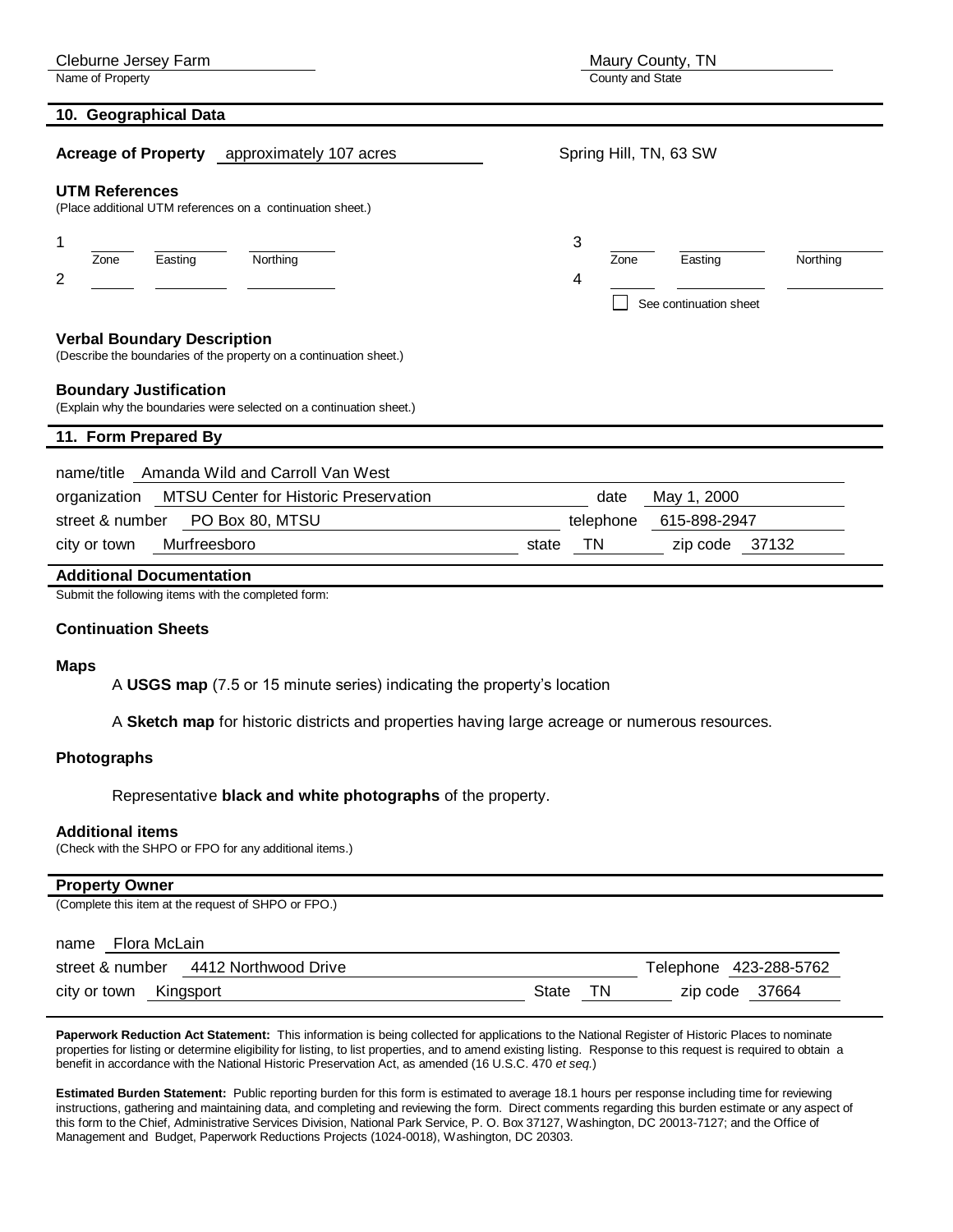### **National Register of Historic Places Continuation Sheet**

Section number 7 Page 5

Cleburne Jersey Farm Maury County, TN

#### **VII. Description**

The Cleburne Jersey Farm is located at 2319 Sugar Ridge Road, in the vicinity of Spring Hill, Maury County, Tennessee. The nominated 107 acres contains both the primary historic domestic and work complexes of the property, which are located on the south side of a prominent hill, near a still flowing spring. The overall combination of a high concentration of extant historic resources and the surrounding hilly pasture land well convey a sense of time and place for a significant historic family farm of the late nineteenth to the mid-twentieth centuries.

Built for the Campbell family in 1872, the two-story, weatherboard, central hall plan dwelling is embellished with prominent Italianate-styled architectural features. The dwelling rests on a limestone foundation and is capped by a medium pitch metal roof with wide-eave overhangs and original metal gutters. The house*,* built on a slight hill, has latticework, similar to that found at the adjacent stone dairy, providing a screen for the limestone foundation and supporting walls on the facade. A root cellar is accessible from the east elevation.

The symmetrical south facade has three bays. The center bay on the first story has a four-paneled door with a semicircular door surround. Ornamental corner blocks accentuate the door surround, as well as the door panels. A semicircular transom with etched lace design and two rounded, etched sidelights flank the front door*.* Two Italianate style, two-over-two, double-hung sash windows with shutters, semi-circular arched hoods and keystones flank either side of the central door. Three Italianate style hooded two-over-two, double-hung sash windows with shutters comprise the second story of the house. A centrally located pedimented dormer with a diamond vent, flanked by corbelled brick interior chimneys, accentuates the facade. Four sets of paired Italianate brackets support a wide cornice along the facade. Denticulation accents the porch roof, main roof and pediment.

Spanning the length of the facade is a one-story Italianate style porch. A staircase of nine wood steps leads to the porch; a wood railing with turned balusters runs along both sides of the steps. Square wood posts linked by thirteen Italianate-styled arches support the low-pitch gable roof of the porch. Brackets located above each column support the eave overhang of the porch roof. A wood balustrade, with turned spindle porch supports, six in each section and eight in two middle sections, surrounds the perimeter of the porch on the first story entrance. Outlining the porch roof is a wrought iron balustrade.

The west elevation contains four bays. The original two-story portion of the house contains two bays on the first and second story. The first, most southern, bay is a side-gable roof with a wide-eave overhang, dentils, and two sets of paired brackets below the gable returns. Two Italianate style windows are contained within this bay. A long twoover-two, double-hung sash window with shutters, arched hoods and keystone is located on the first story and a smaller two-over-two, double-hung sash window of the same design is located in the upper story. The third bay is a circa 1924 addition to the house, when the owners enclosed the back stairway and added a kitchen on the first floor. The roofline is slightly slanted and contains no ornamentation. One two-over-two, double-hung sash rectangular window with shutters is located in the upper story and a small fixed two light window is located in the first story. The final bay is a one-story addition, circa 1960, with a metal shed roof. At this same time, the interior of the kitchen and den were modernized. Two concrete steps lead to a metal storm door.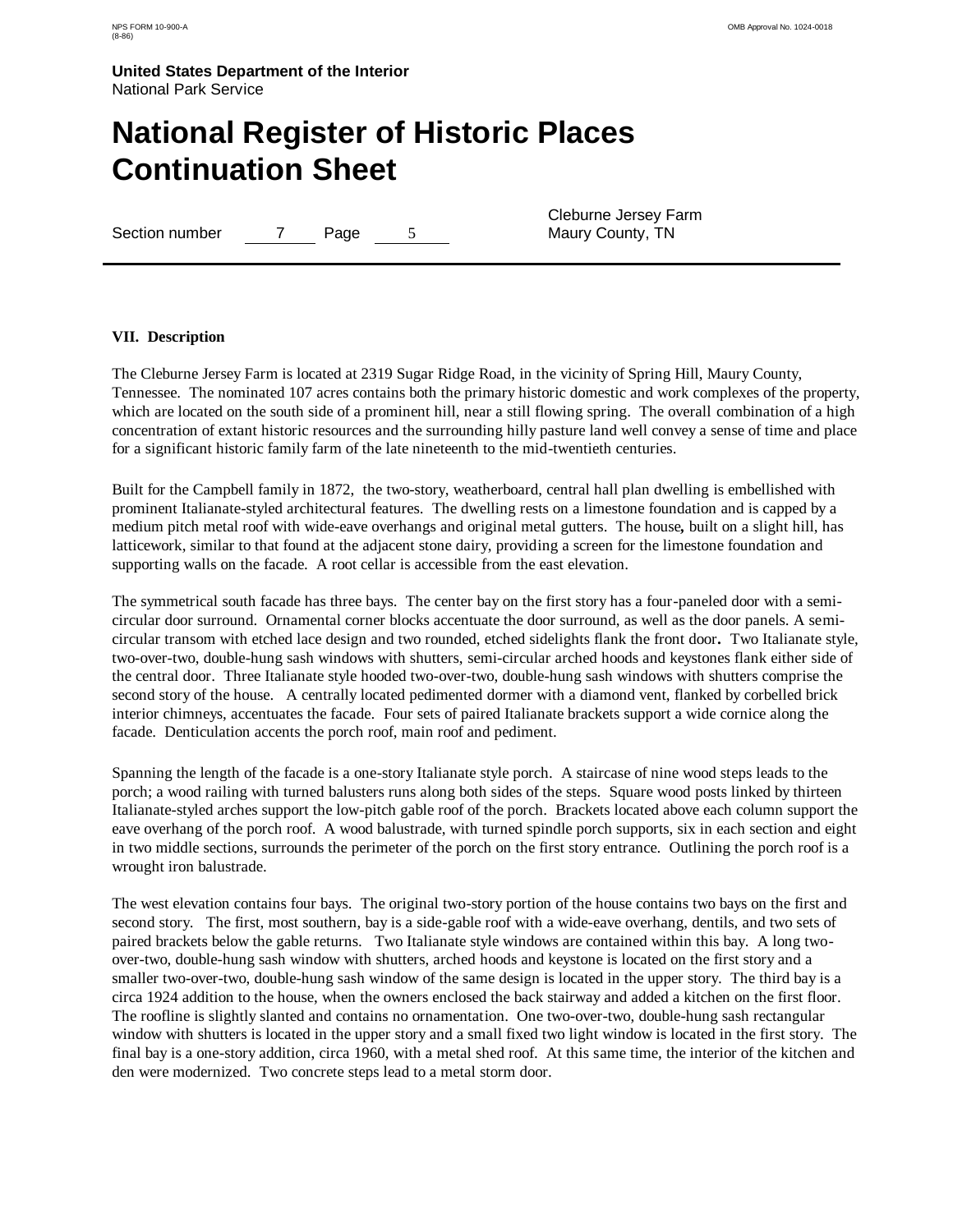### **National Register of Historic Places Continuation Sheet**

Section number 7 Page 6

Cleburne Jersey Farm Maury County, TN

The north elevation shows the house"s evolution between circa 1872 and 1960. In the forefront is a one-story addition, circa 1960. It has a metal shed roof and its weatherboard wall has four sliding glass windows, each with two lights. Within this section is a three panel, metal frame storm door, with glazing in the upper panels, that provides the rear entrance into the house. The next visible section to the west contains a twelve-light sliding window on the second story that was part of the circa 1924 addition to the rear. The section to the east is part of the original circa 1872 construction. It has a gable roof accented by Italianate brackets, gable returns and a wide eave overhang. Symmetrically located in the east section is a four-over-four, double-hung, sash window, with original shutters.

The east elevation is as detailed as the facade. The original portion of the house consists of two bays. The first, most southern, bay contains a side gable roof with a wide eave overhang, dentils and two sets of paired Italianate brackets. The first level contains a three-sided bay window with pilasters separating the three double-hung, two over two Italianate windows. A wide eave overhang, four sets of paired brackets and dentils accent the roof of the bay window. A wrought iron balustrade surrounds the perimeter of the bay window roof. A single Italianate-style hooded twoover-two double-hung sash window with shutters is located above the bay window*; it* matches the other Italianate windows of the house. Moving northward is the east elevation's second prominent bay, which contains a partial width side porch with a turned balustrade that matches the front porch. Four basket-handle arches support the porch. The balustrade encloses all but the north side of the porch. Two long Italianate style hooded two-over-two, doublehung sash windows are contained within the porch. Italianate brackets support the wide eave overhang of the side porch roof. A wrought-iron balustrade runs along the perimeter of the porch roof. A single Italianate style hooded two-over-two, double-hung sash window with shutters is located on the second story. The roofline consists of wide eave overhang, dentils, and Italianate brackets. The third bay contains the one-story circa 1960 addition to the house. The addition has a metal shed roof. This bay contains two windows. The southernmost window is a one-over-one, double-hung sash window and the northern-most window is a twelve light sliding glass window.

Outside of the circa 1924 enclosure of the rear porch, the addition of electricity in 1948, and the circa 1960 remodeling of the den and kitchen, the house has undergone few alterations since its construction circa 1872. The primary historic rooms are intact and contain most of their original decorative features. The interior is organized around a central hall. Original hardwood floors with six-inch baseboards, original wood mantels, and grained doors are retained throughout the house, both on the first and second floors. Some of the doors and mantels have been feather grained and others are painted in two colors to emphasize the architectural details. Most of the rooms are roughly seventeen feet square and have plaster walls and ceilings, with a height of approximately twelve feet. A wide band of molding surrounds the doors and windows throughout the circa 1872 parts of the interior.

### **First Floor**

The primary entrance opens to a central hall. A prominent, well-crafted staircase is located along the west wall. The curved staircase is decorated with a bracketed stringer, a wood stair rail and an octagonal newel post. Turned ornamental "fancy" balusters comprise the balustrade. A bead and reel molding runs along the outer edge of the stringer. The hall has two sections, with an original grained wood door separating the front and rear halls.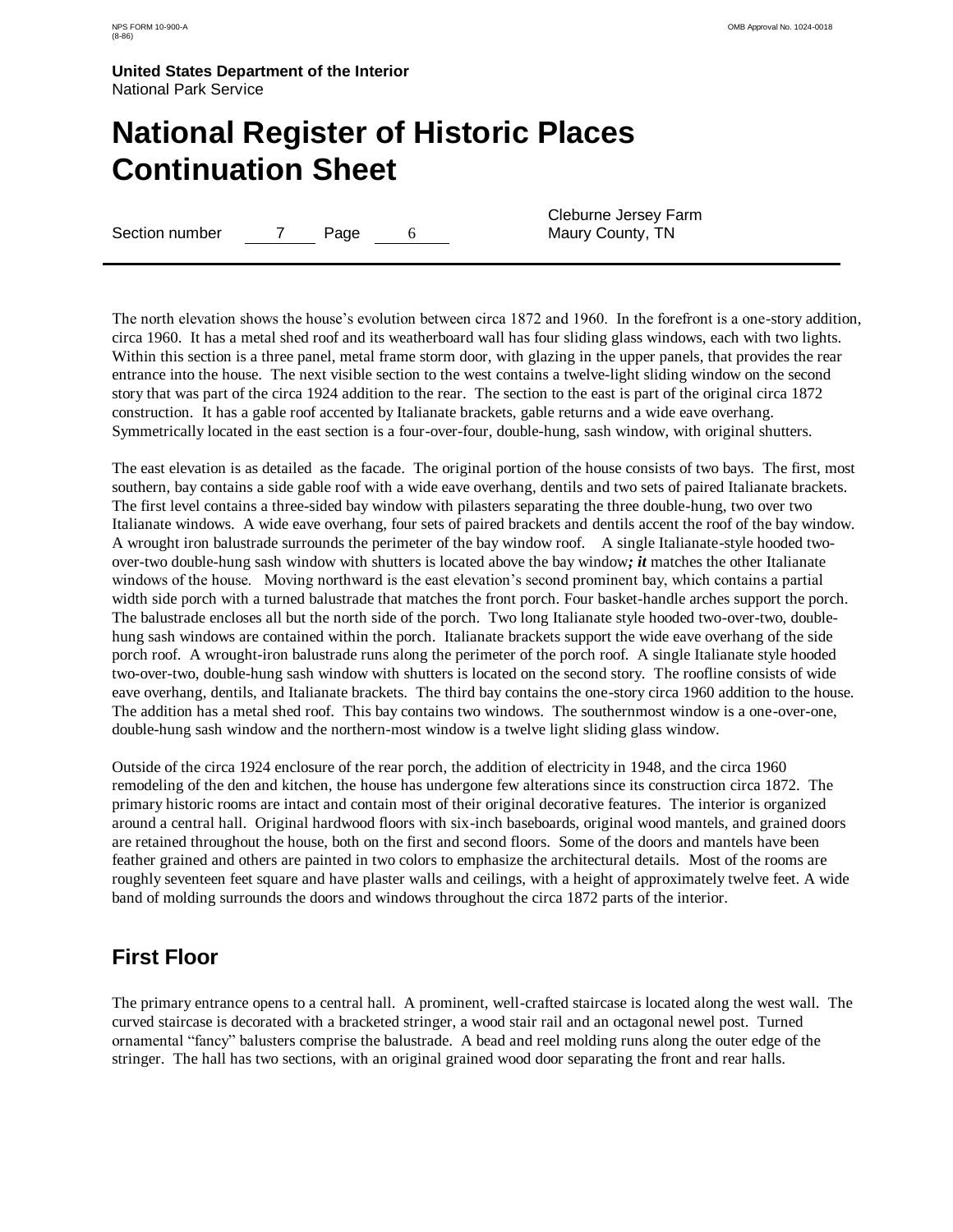### **National Register of Historic Places Continuation Sheet**

Section number 7 Page 7

Cleburne Jersey Farm Maury County, TN

Flanking the front hall are a southeast parlor and a southwest bedroom. An original grained wood four-paneled door, with a single light awning transom, leads into the parlor. A fireplace is located on the north wall of the room, demarcated by a rectangular chimneybreast. The hearth and facing are of limestone. An ornamental grate and original wood shelf with wood pilasters and high relief detailing complete the fireplace. A picture molding runs along the upper perimeter of the walls. The most important interior feature is the hand-stenciled Victorian style decoration of the floor. The hardwood floor has been stenciled with a geometric and floral motif with green and gold as the dominant colors. The stenciling creates a highly creative decorative border around the entire room. A three-sided bay window is located on the west wall of the parlor. A molding surrounds the window and a grained wood panel is located below each of the windows. One long arched two- over-two, double-hung sash window is located on the south wall.

Across the hall is the southwest bedroom, which has an original grained four-paneled wood door with a single light awning transom. A fireplace with a rectangular chimneybreast is located on the north wall, with an original grained wood mantel. The hearth and facing are of limestone with a wood shelf and high relief wood pilasters. Original hardwood floors are retained and circa 1920 linoleum floor covering covers the central portion of the floor. A grained wood door with a single light awning transom is located on the north wall and leads into the northwest first floor bedroom.

The northwest first floor bedroom is smaller than the southwest first floor bedroom. A built-in circa 1980 closet has been added to the south wall. The wood floor is lighter in color and the baseboards are approximately three and onehalf inches wide. The room retains an original grained wood door and wood mantel. The hearth and facing are limestone; high relief wood pilasters support a grained wood shelf. The grate has been removed and the opening is covered by a tin plate. A grained wood door on the north wall leads to a downstairs bathroom, installed circa 1872. A grained wood door with a single light awning transom on the east wall leads into the rear hall.

The dining room flanks the northeast side of the back hall. An original grained wood four- paneled door with a single light awning transom leads into the room. A fireplace is located on the south wall of the room, demarcated by a rectangular chimneybreast. The original grained wood mantel has limestone facing, brick hearth, ornamental grate, and high relief wood pilasters. A circa 1940 floral-patterned linoleum floor covers the center section of the original hardwood floors. A grained wood door on the north wall leads into a pantry. The lower half of the pantry has original wood panels while the upper half is white plaster. A circa 1940 linoleum covering, identical to the kitchen floor, covers the floor of the pantry. A door opening from the pantry leads in the kitchen. A second grained wood door is located on the northwest wall and leads into a china closet.

The kitchen, den, and rear stairway comprise one large open space. The kitchen has circa 1960 linoleum and dark stained wood paneling. The den has a wood floor. A bathroom, installed circa 1872, is located in the northeast corner and contains a historic tub and a modern sink and toilet. The original rear elevation of the house is intact and comprises the south wall of the den. This wall covering matches the weatherboard on the exterior of the house. A post in the den defines the boundaries of the original house plan. The rear staircase is located on the north wall of the den. It has a fancy turned newel post and rectangular balusters comprise the balustrade. A landing at the top of the circa 1872 stairs is covered with circa 1960 linoleum.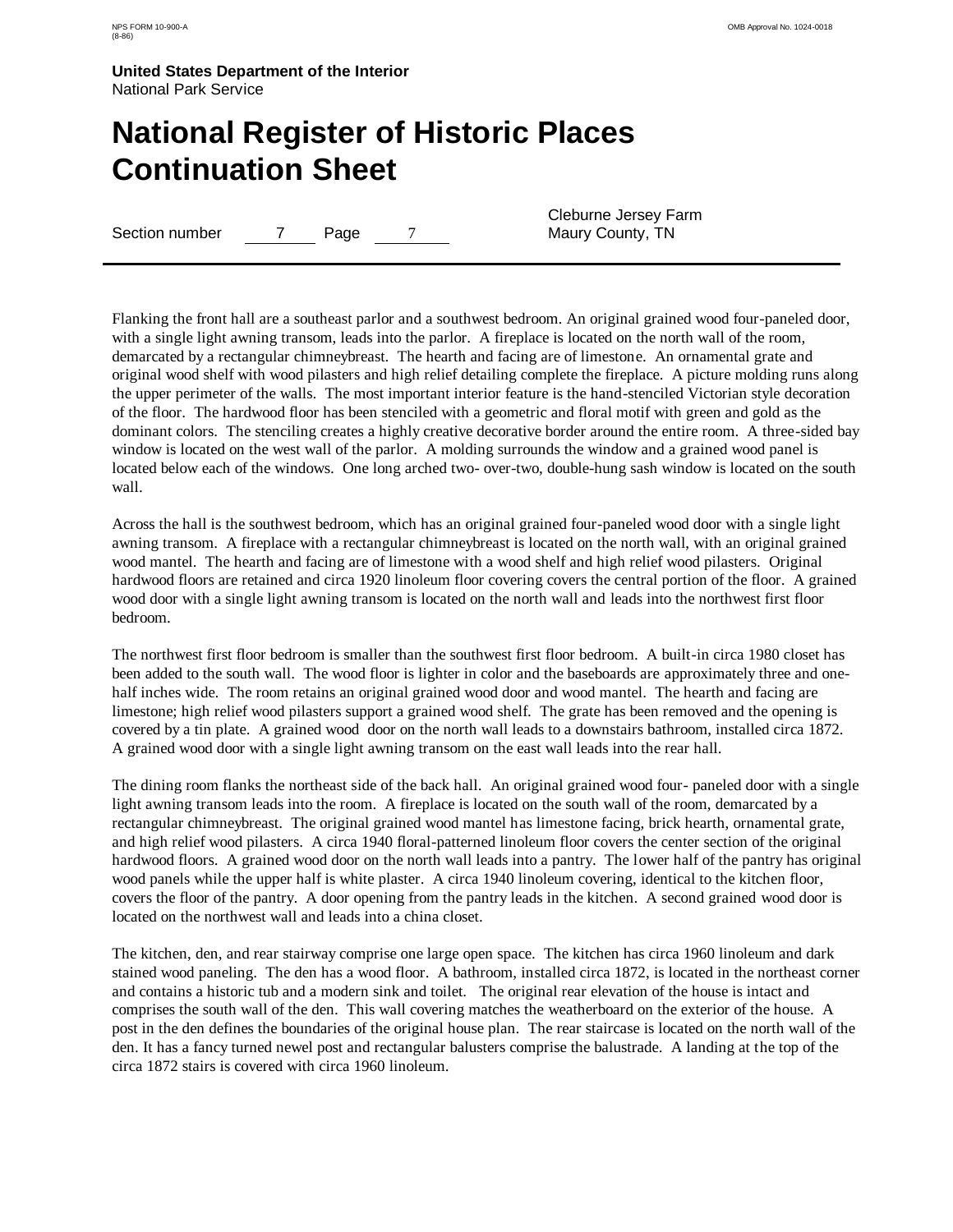### **National Register of Historic Places Continuation Sheet**

Section number 7 Page 8

Cleburne Jersey Farm Maury County, TN

### **Second Floor**

The second floor shares many similarities with the first floor: original hardwood floors, plaster walls, roughly seventeen-foot square rooms, grained woodwork, and a central hall plan with a front and rear hall sections.

The front hallway retains original hardwood floors. A historic circa 1920 linoleum floor covering covers a portion of the floor. The front hall contains the staircase and the walkway from the front hall to the back hall. A grained wood door with single light awning transom, on the south wall, leads to the walkway. The walkway is raised one step to accommodate the front staircase. A balustrade with fancy turned balusters, of the same design as the balusters on the main stairway, is located along the walkway.

Flanking the front hall is a southeast bedroom. A grained wood door with a single light awning transom leads into this bedroom. A fireplace, with a rectangular chimney and original wood mantel, is located on the north wall of the bedroom. The fireplace has brick facing and hearth, ornamental grate, high relief pilasters, and mantelshelf. A small water basin, with marble surround, is located on the east wall of the bedroom. A grained wood door, with a single light awning transom, is on the north wall.

The southwest bedroom flanks the west side of the front hallway. A fireplace with original grained wood mantel is located on the north wall with a rectangular chimney breast, an ornamental grate, brick facing and hearth, and original grained wood pilasters with grained wood shelf. A grained wood door flanks the east of the fireplace and leads into a small closet. A grained wood door with single light awning transom, is on the east wall.

Bedrooms also flank the back hall. Both rooms are accessible by original grained wood doors with single light awning transom. The northeast bedroom retains circa 1950 linoleum covering over most of the floor. A fireplace is located on the north wall with a rectangular chimney breast, brick facing and hearth, ornamental grate, and a simpler grained wood mantel. Two grained wood doors flank either side of the fireplace. One door, on the east, leads to a small closet; an original grained wood door, on the west, with a single light awning transom, leads to the southeast bedroom.

The northwest bedroom of the back hallway is the only bedroom without a fireplace. A door on the north wall leads into a bathroom with an original circa 1872 marble sink. The walls and ceiling of the bathroom are paneled and are painted pale green. A grained wood door, on the south wall, with a single light awning transom leads into the southwest bedroom. (C)

### **Outbuildings**

The Cleburne Jersey Farm has an important collection of historic outbuildings, with the earliest generally clustered around the dwelling, another set from circa 1878 to 1940 located on the hill northwest of the dwelling, and the farm"s modern dairy operation, circa 1950 to 1990, to the northeast of the dwelling.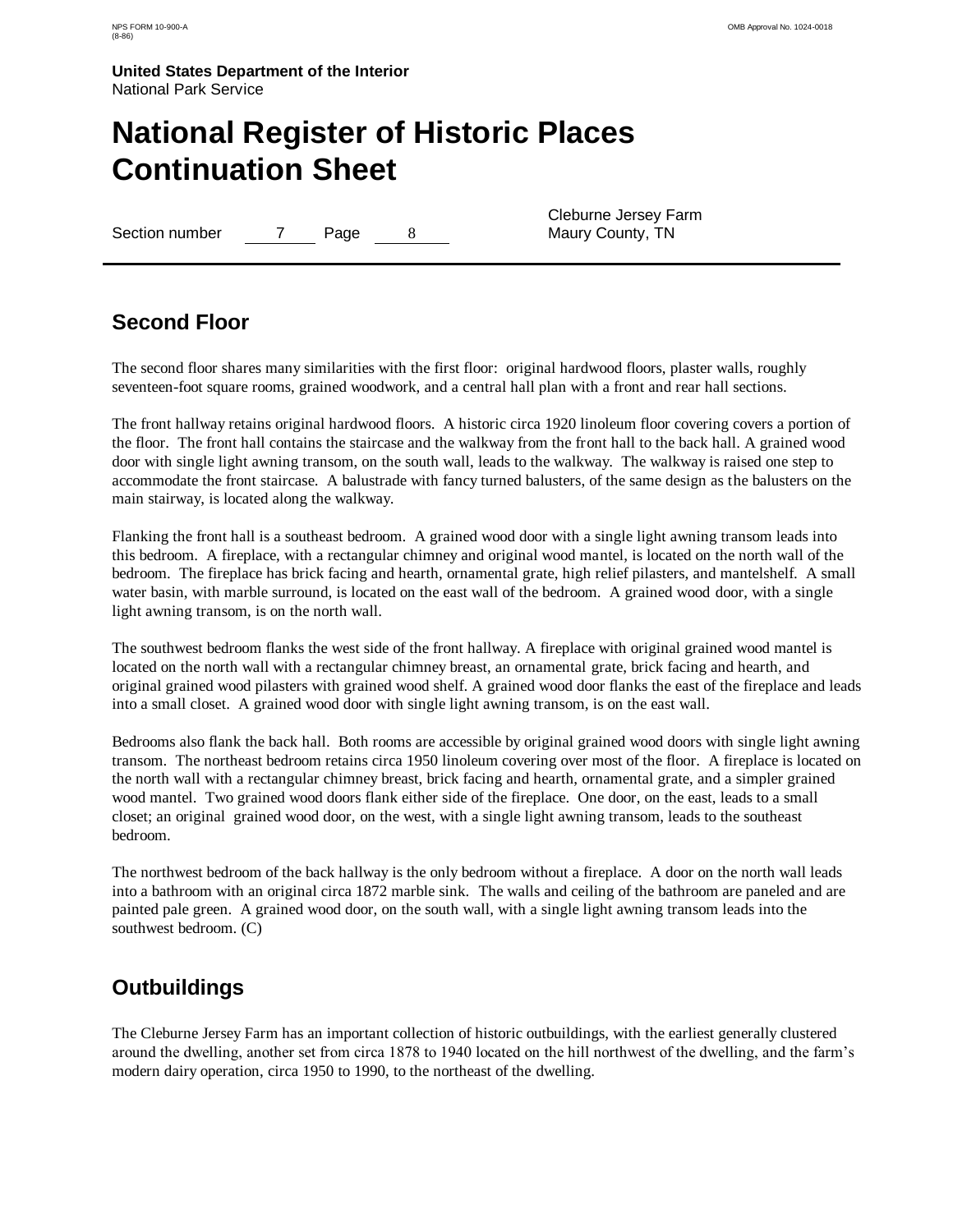### **National Register of Historic Places Continuation Sheet**

Section number 7 Page 9

Cleburne Jersey Farm Maury County, TN

The farm"s initial dairy and domestic complex is defined by a group of buildings, arranged in a rough U-shape around the rear of the dwelling as well as a wire fence, supported by wood fence posts, that was installed at least circa 1970.

To the north and slightly west of the house is the significant limestone dairy house, constructed circa 1872. This is the earliest known extant Jersey dairy house in the state. It has a tin, hipped roof with Gothic-influenced bargeboard trim detailing. Latticework, of the same design as the latticework on the house, covers the lower exterior of the east wall and wraps around on either side of both the north and south wall. A double-hung sash window with wood muntins, and wood lintel and sill is located on the south exterior wall. The east facade provides the entrance into the dairy. A door of latticework with a simple latch leads to the interior, which retains some historic period hardware, equipment, and water trough.. A small single window is located in the upper portion of the building. The south elevation has two small windows with wood lintels and sills. The west or rear elevation of the dairy has a single, hinged window in the upper portion. A small brick chimney is located on the northeast portion of the roof. The building still has its historic churn, a Davis Swing Churn that was purchased from the Vermont Farm Machine Company. The dairy house is a contributing building. (C)

A concrete water trough, circa 1930, which held water from the spring for the use of the Jersey cattle, is located to the west of the dairy. It is a contributing structure. (C)

Located north of the springhouse is the separator house, circa 1872. This one-story structure has weatherboard exterior walls, side-gable tin roof, and a small brick chimney. A wood hinged door on the east facade leads into the structure. Two pipes connected the steam boiler to the separator, which continued to operate by steam until the installation of electricity in 1948. A metal pipe between the dairy house and the steam boiler in the separator house also powered a churn in the dairy house that produced butter for sale. The interior of the structure is a single room with beaded board interior walls. It is a contributing building. (C)

A hand laid limestone wall, circa 1872, is located north of the house. This wall was built in order to raise the back yard for the construction of the original kitchen, which is no longer extant but the outline of foundations are visible. The limestone wall is a contributing structure. (C)

To the northeast of the farmhouse is the smokehouse, circa 1900. This structure is built on a hill and is supported by stone blocks. A porch supported by wood beam stilts is located on the, south facade. The weatherboard smokehouse is partitioned into three sections. The middle section has a metal front gable roof with a single entrance. Two metal shed roof sections flank either side; both have single door entrances. This is a contributing building. (C)

In the east and southeast sections of the domestic complex are early to mid-twentieth century resources. The garden and grape vines form a rectangle at the southeast corner of the domestic complex. Installed at least by 1920, neither the garden nor the grape vines are currently cultivated. This is contributing site. (C)

The "buggy house," later an automobile garage, is a weatherboard building of three sections, built circa 1900. The central section has a metal front gable roof, double-paneled hinge door, and an upper level small rectangular window. The southernmost section consists of a drop shed roof and a large open entrance. The structure is built on a slight rise and the northernmost section is supported by limestone supports. This section consists of a drop shed roof and a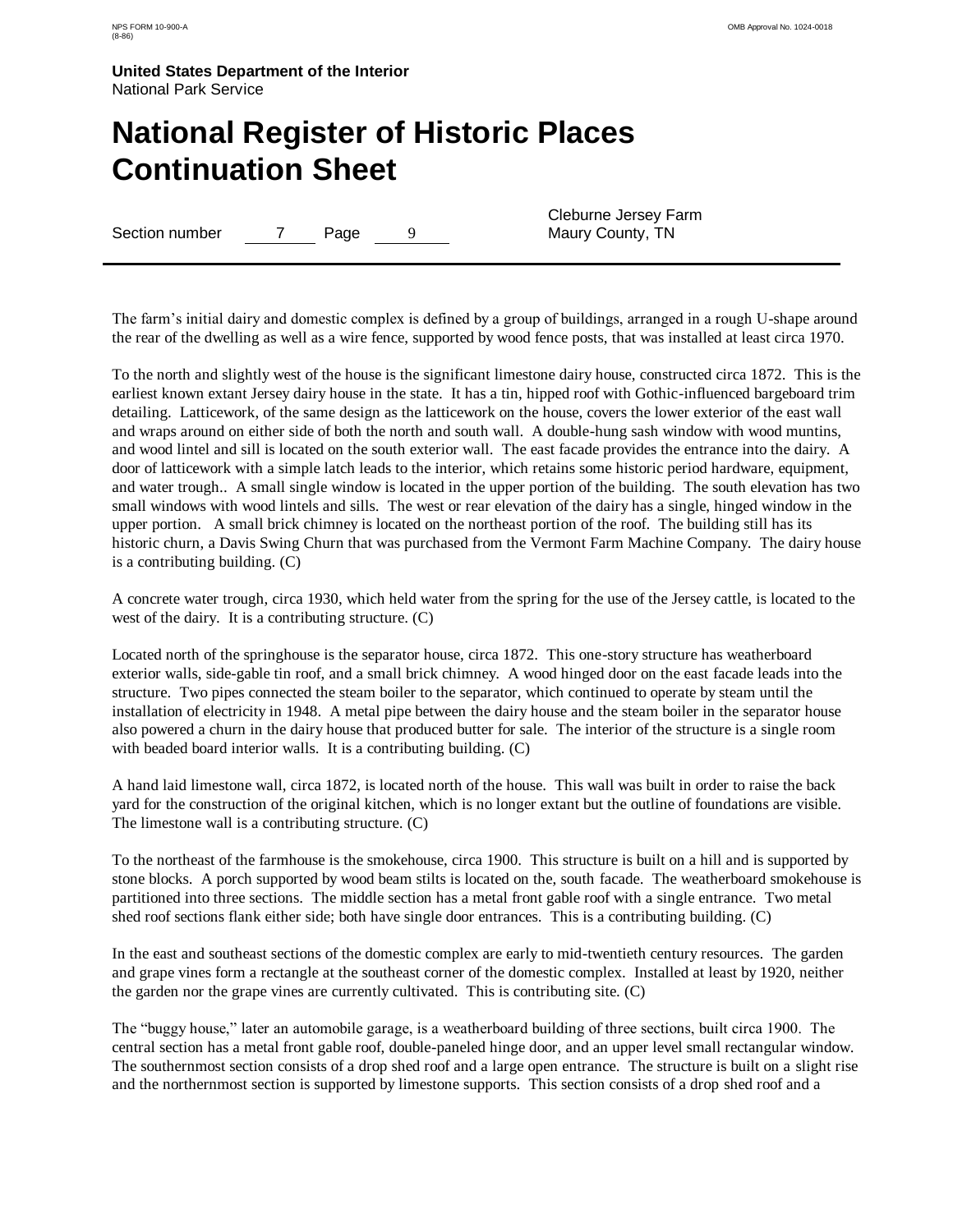### **National Register of Historic Places Continuation Sheet**

Section number 7 Page 10

Cleburne Jersey Farm Maury County, TN

hinged, paneled, double door. The rear, or east, elevation contains an upper level doorway in the central, gable section of the building. This is a contributing building. (C)

Northeast of the buggy house is the farm"s modern dairy operation. Two large concrete silos (circa 1960) are the most prominent elements of this complex. Together they comprise two non-contributing structure*s* due to the date of construction. ( 2 NC, due to date*s* of construction)

A metal equipment shed (c. 1980) contains a shop to repair machinery, a half-bath, and stalls for the storage of various machines. It is a non-contributing building, due to its date of construction. (NC, due to date of construction.) The milk house (c. 1980) is a rectangular-shaped concrete and metal building with a metal gable roof. It is a noncontributing building due to its date of construction. (NC, due to date of construction).

Closer to the spring, and located northwest of the domestic complex, is the farm"s dairy operation area from when electricity was installed in 1948. A metal gable roof, three-aisle frame cattle barn, with a limestone pier foundation and vertical board walls, was constructed between 1876 and 1878. This is a contributing building. (C)

The metal gable roof concrete block wall milking barn was constructed circa 1948. This is a contributing building. (C)

To the immediate south, and connected by metal tubing that sent milk into the milk cooler tank, is a metal gable roof, concrete block wall spring house, constructed circa 1948. Some concrete blocks have fallen out of the east wall of the building, but it still retains structural and architectural integrity. It is a contributing building. (C)

Immediately in front of the cattle barn is a concrete silo, which has supporting metal bands that wrap around its circular walls, constructed circa 1920. The roof to the silo is no longer extant, but the concrete walls are structurally sound. This is a contributing structure. (C)

Along the northern boundary of the nominated property, facing Wilkes Lane, is the one-story frame residence of Will Barnes, who was a long-term African-American tenant on the farm. Constructed circa 1940, the metal gable roof frame dwelling, with concrete foundation, has a facade of three symmetrical bays. It is a contributing building. (C)

Fields for cattle pasture exist to the east, west. and south of the dwelling. They retain their historic configuration and use, and together with an extant farm road system that provides access to the domestic and work complexes, they comprise a contributing site to this nomination. (C)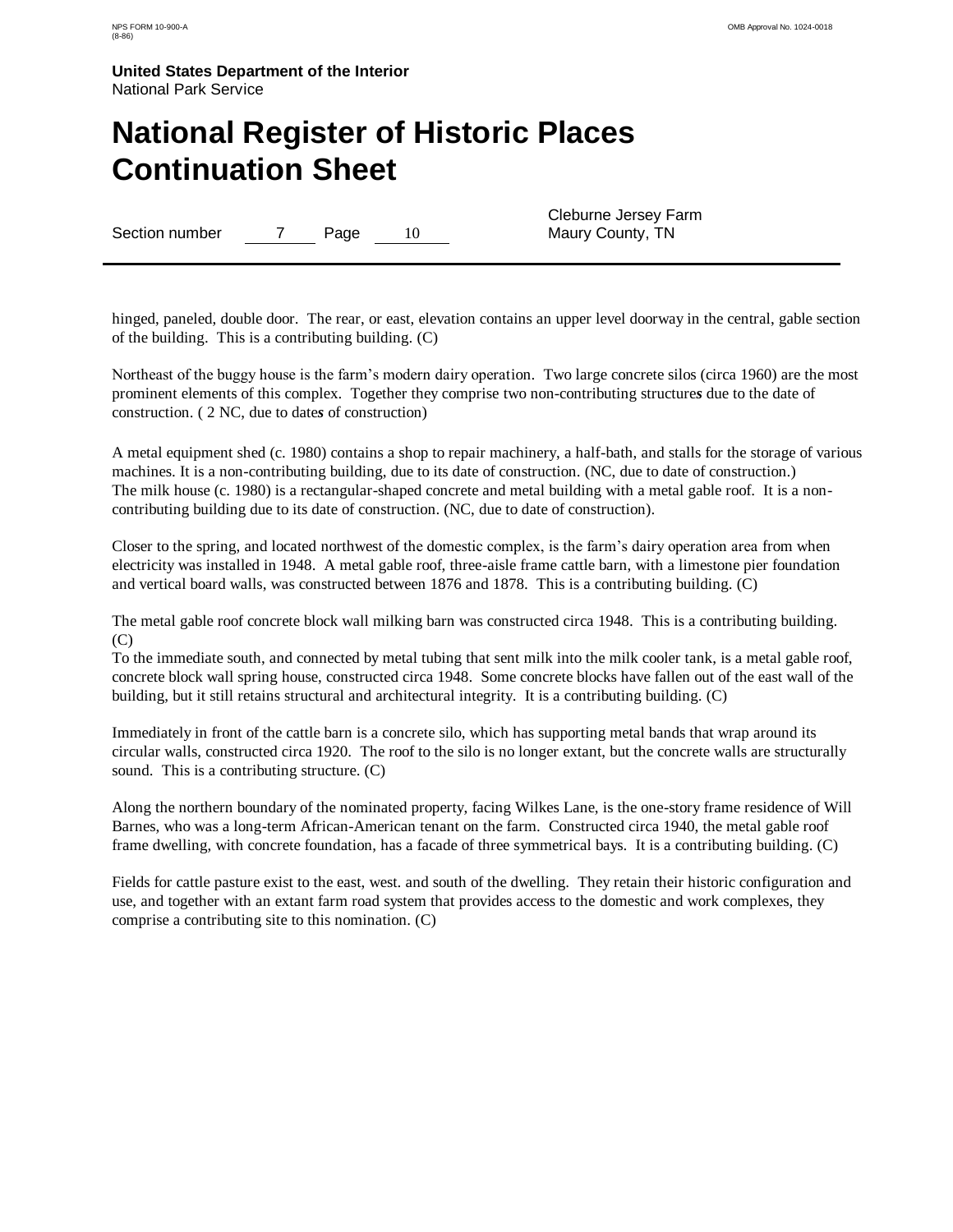# **National Register of Historic Places Continuation Sheet**

Section number 8 Page 11

Cleburne Jersey Farm Maury County, TN

#### **VIII. Statement of Significance**

The Cleburne Jersey Farm, in the vicinity of Spring Hill, Maury County, is eligible for the National Register of Historic Places under Criterion A for its local and statewide significance in agriculture, particularly in the history of the dairy industry, a key component of Tennessee"s agricultural economy from 1870 to 1980. A 1927 count by American Jersey Cattle Club recognized Cleburne Jersey Farm as the second Jersey cattle farm established in the United States, and in 1927, it was also recognized as the oldest still operating Jersey dairy farm in the country. The nominated property also is eligible for listing in the National Register of Historic Places under Criterion C for its local significance in art and architecture. The nominated property meets the registration requirements of the Historic Family Farms in Middle Tennessee, 1780-1945 MPS.

The Cleburne Jersey Farm is an excellent example of the reorganization of Middle Tennessee agriculture that occurred in the decade following the Civil War. In his study of the impact of war on Middle Tennessee, historian Stephen v. Ash concludes: "no Middle Tennessean in 1870 could rightfully have denied that the decade just ended had been one of agricultural decline rather than progress. Wartime destruction, the end of slavery and its replacement by a less productive labor system, crop failures, and soil depletion had all sapped the strength of Middle Tennessee"s nurturing heart. Vibrant and robust in 1860, the region's agriculture entered the 1870s languid and frail." (Ash, 189) In Maury County, the war had hit hard, especially the traditional major crops of corn and livestock. According to census data, the value of livestock declined in the county by 40 percent between 1860 and 1870. Moreover, the armies had wrecked the county"s rail connection, the Nashville and Decatur, and it needed to be rebuilt before commerce and agriculture could return to normal. These years also witnessed the creation of many new farms, but as the research of both Ash and Robert Tracy McKenzie shows, the war and Reconstruction did not lead to a fundamental shift in the allocation of wealth. The rich antebellum planters were not near as wealthy as before, but they still retained economic hegemony. Once they convinced federal officials to return confiscated properties, they soon began to rebuild their lives and plantations in new ways.

A good example of this process is the evolution of one of Middle Tennessee"s largest antebellum plantations, that of George Washington Campbell in Williamson and Maury counties. Immediately after the Civil War, the farm was divided into two important stock-raising enterprises, both named in honor of Confederate generals. One of these, the Ewell Farm, has previously been listed in the National Register of Historic Places. A second farm, belonging to McCoy Campbell and known as the Cleburne Jersey Farm, established circa 1872, is the subject of this National Register nomination.

The roots of the Campbell plantation lay with the early land purchases of George Washington Campbell, a significant attorney, judge, U. S. Senator, and American minister in the early antebellum era, and his brother Colin Campbell. Colin Campbell owned one tract of family land several miles west of the nominated property along Carter"s Creek. After Colin"s death in 1834, his son Archibald A. Campbell became patriarch of the family. Colin"s rich brother George put together by far the larger plantation. Circa 1808, George Washington Campbell had begun acquiring land in Middle Tennessee and continued to do so for the next twenty years. When he prepared his will in 1844—four years before his death—Campbell left the largest and most developed property he owned in Giles County to his son George. He left his recently widowed daughter Lizinka Brown a tract of 3,000 acres on the border of Maury and Williamson counties, an amount he valued at \$40,000. Since her father was Minister to Russia at the time of her birth, Lizinka was born in St. Petersburg in 1820 and was named in honor of the Czarina. She married James Percy Brown, who was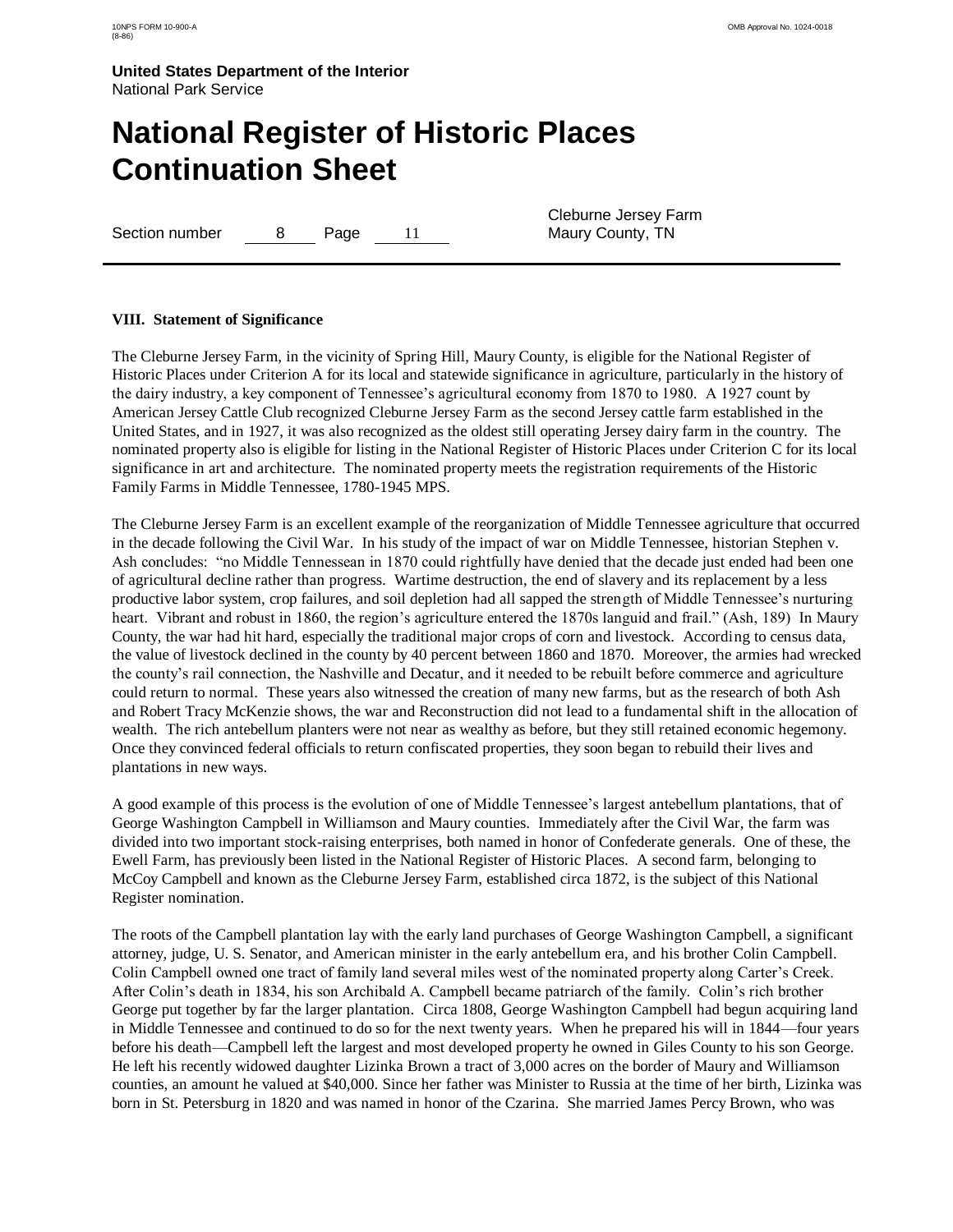# **National Register of Historic Places Continuation Sheet**

Section number 8 Page 12

Cleburne Jersey Farm Maury County, TN

then an attaché to the American embassy in Paris, in 1839. Their son Campbell Brown was born in 1840. Her land was near that of her father"s nephew Archibald Campbell, whose family could be counted on to assist their cousin, or at least watch over the property. One reason Lizinka"s land was so valuable was that it was located within easy access of the Franklin to Columbia Turnpike, in which Campbell had been a large initial investor. The land further gained value in the late 1850s when the tracks of the Nashville and Decatur Railroad ran along its eastern boundary. George Washington Campbell never resided on his Maury and Williamson county land although he possibly leased it for cultivation.

Upon her father"s death in 1848, Lizinka Campbell Brown assumed full ownership of the Spring Hill vicinity plantation of her father. Although she often solicited advice from friends and neighbors, she actively managed the plantation even though she often stayed in Nashville at her father"s home (which she inherited in the 1850s from her brother). She hired overseers to supervise the daily work on the farm. Wealthy through her inheritances from father, brother, and husband, Lizinka Brown was prominent socially in Nashville in the late antebellum period. It was also during these years that Lizinka corresponded regularly with her first cousin, Richard Henry Ewell, a bachelor graduate of West Point who at the time was a lieutenant in the United States Army.

The Civil War overturned Lizinka"s world, as it did those of other women throughout the state. She was a strong Confederate supporter. In April 1861 she helped to outfit the "Brown Guards," Company G of the First Tennessee Infantry. Her cousin, George W. Campbell, a son of Archibald A. Campbell, who now headed the family"s Carter"s Creek plantation, organized the company and served as its captain. Among his officers was McCoy Clemson Campbell—known as Mack Campbell—who was his brother and the cousin closest in age to Lizinka"s own son Campbell Brown. A month later, in May 1861 her son Campbell Brown joined as 2<sup>nd</sup> Lieutenant of Company E of the Third Tennessee Infantry. In Nashville, Lizinka helped to organize the Ladies Hospital Association and served as its superintendent. After Union troops arrived to occupy the capital city of Nashville in 1862, Lizinka Campbell Brown quickly left the state. She tried to protect her Nashville home from being taken and occupied under the Confiscation Act by transferring its title to known pro-Union residents Martha and Mary Nicholls, but since the transfer occurred after pro-Confederates had begun to evacuate Nashville, federal officials voided the transaction. In May 1862, the prominent Campbell-Brown mansion was turned over to Military Governor Andrew Johnson and it became his official residence.

Lizinka Brown moved to Richmond, Virginia. Anxious to secure her son a more prestigious and more proximate command, she convinced her first cousin, General Richard Henry Ewell, to place young Campbell Brown on his staff. Ewell agreed and 2<sup>nd</sup> Lieutenant Campbell Brown of the 3<sup>rd</sup> Tennessee became Major Campbell Brown on the staff of the Army of Northern Virginia. Her problems in Tennessee, however, were not over. Having abandoned the state, and with her son in the Confederate army, Lizinka"s Spring Hill plantation met the criteria of an "abandoned plantation," enabling federal officers to lease it to willing and interested Unionists. She lived for the duration of the war in Richmond and during this time, she nursed to health General Richard Henry Ewell. Brown and Ewell married in May 1863 but stayed in Virginia for the remainder of the war.

After the surrender of the Army of Northern Virginia at Appomattox Courthouse in 1865, Lizinka Brown Ewell quickly worked to regain the freedom and amnesty of her husband and son. She secured a private meeting with now President Andrew Johnson in Washington, D.C., who agreed to offer amnesty to Ewell and Brown. It took longer for Lizinka to reacquire her plantation, but by circa 1866-1867 (the exact date is not clear), she and Ewell had returned to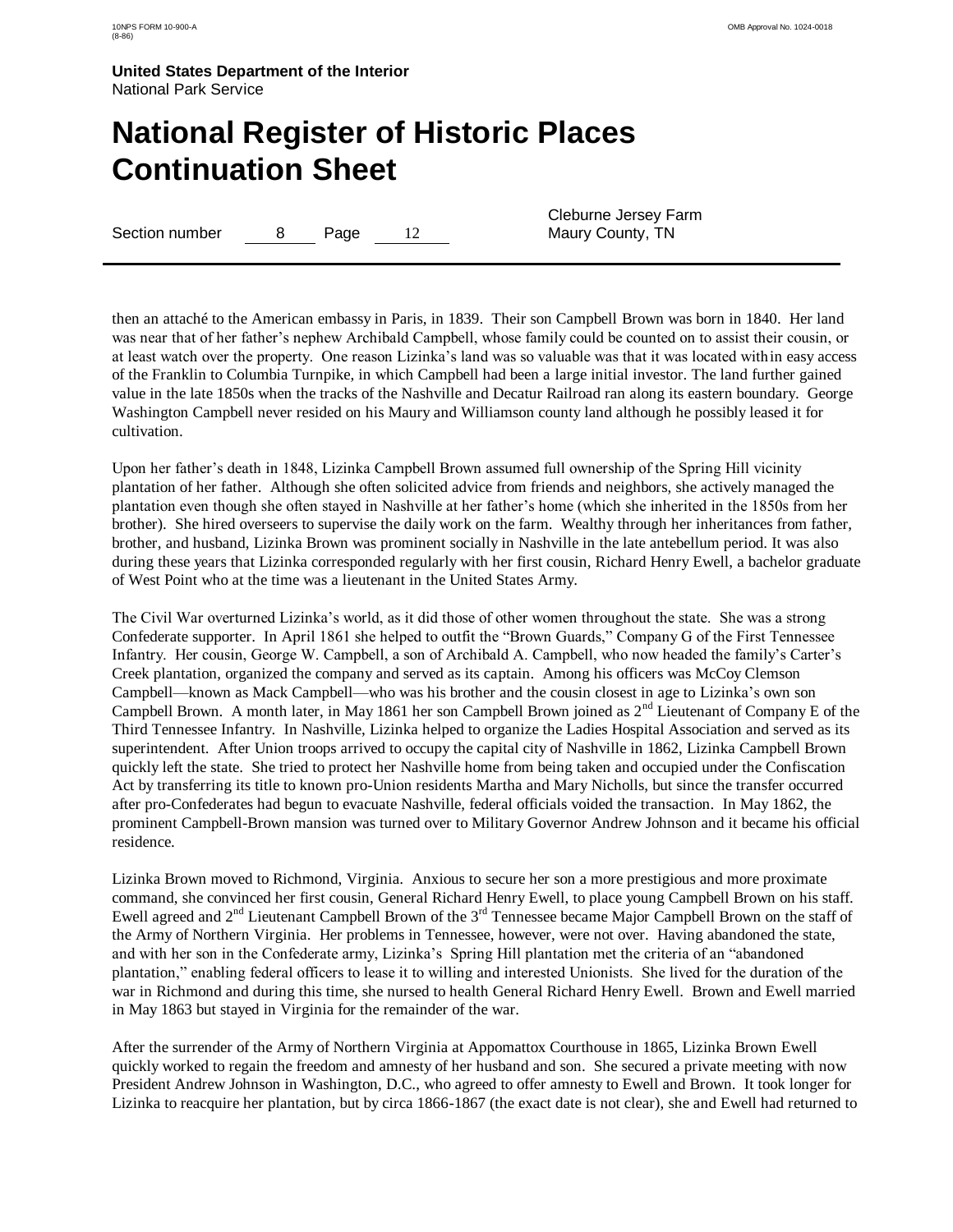# **National Register of Historic Places Continuation Sheet**

Section number 8 Page 13

Cleburne Jersey Farm Maury County, TN

Tennessee and taken up residence at what now became known as Ewell Farm (5/24/76). The Ewells were soon joined there by their son Campbell Brown and by their cousin McCoy Clemson Campbell, and the two young men became the active managers of the farm, under the overall direction of Lizinka and Richard Ewell.

In 1867 Campbell Brown and Mack Campbell were both young men in their twenties, Confederate veterans fresh from the scars of war. They were first cousins who had spent time together as children. Both were recently married. In 1866 Campbell Brown married Susan Polk, the daughter of Lucius J. and Mary Eastin Polk of Hamilton Place plantation (NR ) also in Maury County. Mack Campbell married Alice Louise Baugus of Columbia in 1866. And to provide for their new families, they both faced tremendous challenges in returning the old Campbell plantation back to prosperity. Most of the plantation"s livestock was gone; the slaves were emancipated, the fields were in tatters, and their agricultural prospects for the traditional major cash crops—livestock and cotton—were none too promising.

Between 1867 and 1872, however, their joint efforts placed Ewell Farm on the road to recovery and led to the creation of the agriculturally significant Cleburne Jersey Farm. The exact progression of events that led to the creation of two different farms is not always clear in the scattered records of the time. We can say, with greater certainty that between 1867 and 1872, the following related events took place:

1) General Ewell, Campbell Brown, and Mack Campbell convinced Lizinka to provide money for the initial purchase of three Jersey cattle bulls from a herd in Maryland. Only two bulls made it to Tennessee: Tormentor 3533 and Topsawyer 1404. Brown and Campbell began to experiment with these jersey bulls as a way of improving their livestock. But, it appears that large-scale dairying did not take place in these first years, judging from comments that Campbell Brown made about agriculture in Maury County in Joseph E. Killebrew "s immensely influential *Resources of Tennessee* (1874). Brown reported that "a good deal of improved stock had lately been brought into the county," with the cattle including "a number of excellent Short-horns, some good Devons and Jerseys." (Killebrew, 836) But, tellingly, he did not report about any substantial dairy activity in the county. In fact, Killebrew only found the Nashville area to have established a dairy industry. Killebrew did, however, boost the potential profits of that market, and urged Tennessee farmers to improve their stock and go into the business.

2) a frame, two-story symmetrical five bay central hall plan dwelling, with ornate Italianate style detailing, was constructed as a joint residence for Richard and Lizinka Ewell and for Campbell and Susan Brown. This house incorporated portions of the earlier house at the site owned by Lizinka before her marriage to Ewell. This house became known as the Ewell Farm and is still extant.

3) a frame, two-story symmetrical five bay central hall plan dwelling, with more plain Italianate style detailing, was constructed on original Campbell-Brown-Ewell land as the family residence of McCoy Clemson Campbell. This house is the primary dwelling being nominated in this nomination of the Cleburne Jersey Farm.

These two houses are strikingly similar, which leads credence to an interpretation that they were built at roughly the same time even though Mack Campbell did not acquire title to his farm until the death of the Ewells in 1872. But Mack Campbell was working the farm in 1867 and he, like Campbell Brown, was starting a family. Living at the Ewell Farm was the logical place for Mack Campbell and his family since that was where Mack Campbell and Campbell Brown"s dairy operation was located. Since the first Jersey bulls were imported between 1867 and 1870, it would make sense then that the house was also built during that time. However, for clarity's sake, the dating of the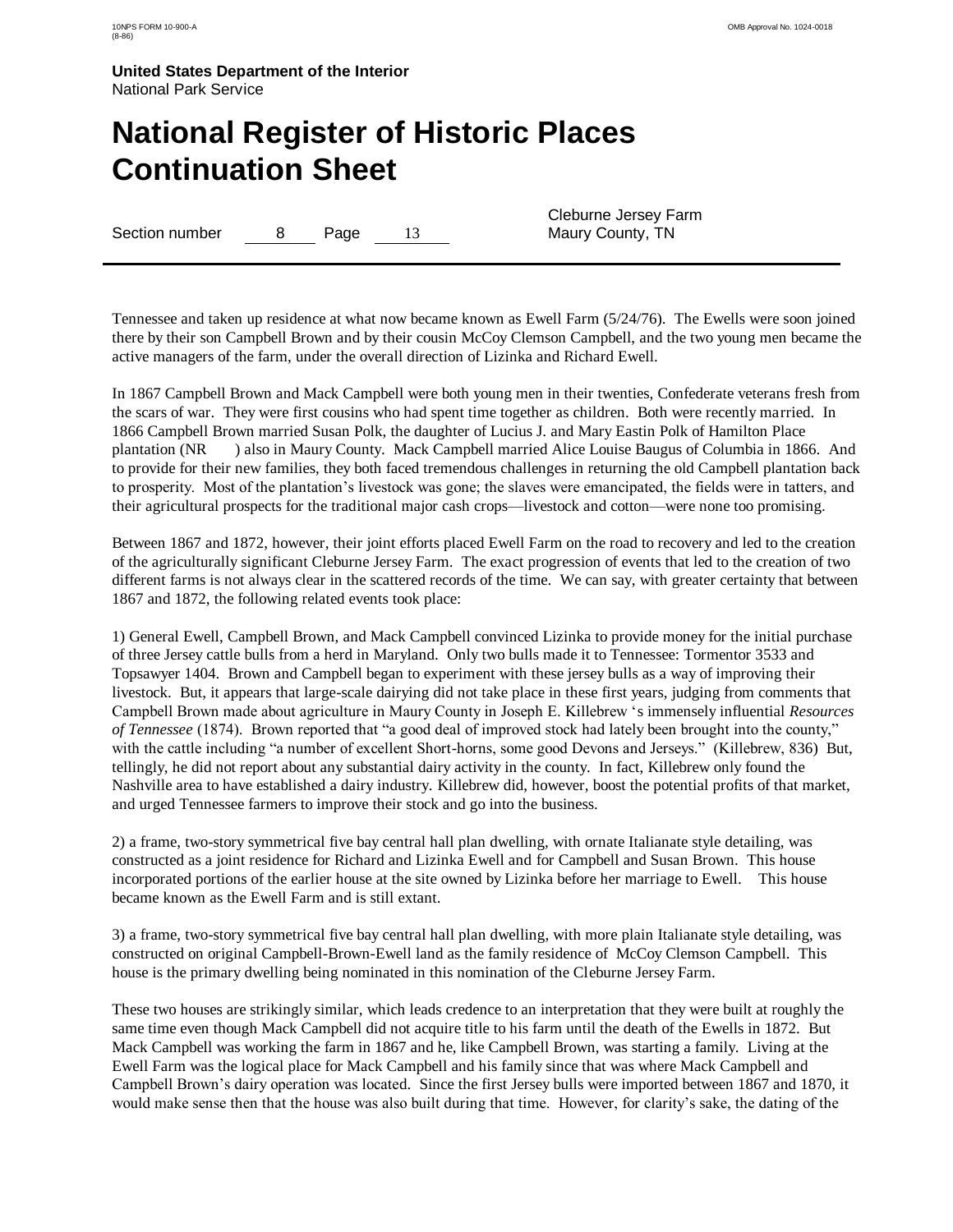# **National Register of Historic Places Continuation Sheet**

Section number 8 Page 14

Cleburne Jersey Farm Maury County, TN

house for this nomination will be circa 1872 since that was the year that Mack Campbell would actually acquire title to his own land separate from the farm of Campbell Farm.

4) Richard and Lizinka Ewell died in 1872 and full control of the farm passed to Campbell Brown, who immediately sold 310 acres to Mack Campbell. Campbell immediately changed the name of his part of the former Ewell Farm to Cleburne Farm, in honor of Confederate General Patrick Cleburne of the Army of Tennessee

It is not clear what happened at the two farms between 1872 and 1878, but it is very clear that the true beginning of the Jersey dairy industry in Tennessee dates to 1878, when Mack Campbell, with financial assistance from Campbell Brown and William J. Webster of the Webster Farm (NR 1996), began the state's first Jersey herd. Investing in Jersey cattle took money due to the prices commanded by purebred stock. So throughout the early years of developing his herd, Mack Campbell and Campbell Brown sought additional investors. In the 1878 purchase, Mack Campbell imported three cows, Oonan 1485, Bisma 3d 1870, and Parapli 6134, to mate with Brown"s earlier Jersey bulls, Tomentor 3533 and Topsawyer 1404. Two years later, Campbell added another cow, Kate Gordon 8387 and purchased another bull Lord Harry 3445 in 1882. In a January 19, 1927 article titled "Half Century Spent With Jerseys: Cleburne Farm, Tennessee"s Oldest in Continuous Operation in America Today as a Jersey Breeding Establishment," published in the *Jersey Bulletin and Dairy World* magazine of Indianapolis, Indiana, the unnamed author gushed: "Had Capt. Campbell stopped here and never purchased another Jersey the world would be indebted to him today, for I know of no other five jerseys that have done so much to make Jerseys worthy of the title—"The Profit Breed.""

It was in the 1880s that the property began to be called the Cleburne Jersey Farm. In 1885, Campbell significantly expanded the herd at Cleburne Jersey Farm after he, Major Campbell Brown, and John Trotwood Moore (later better known as the Tennessee writer, historian, and archivist) purchased a herd of purebred Jersey cattle from R. R. Foster of St. Louis. Out of this purchase, Campbell received three cows, Moyane 21595, Lottie Dorey 21578, and Baron"s Sophie 17615. Campbell and Brown then sought another third investor, Thomas H. Malone, to purchase another bull, Ida"s Stoke Pogis 13658 for \$5,000.

After these acquisitions, Campbell had enough stock to not only run a profitable dairy, but also to sell the cattle for the creation of still additional Jersey herds across the country. In 1892, McCoy Clemson Campbell expanded his interests into general stock breeding, especially horses, when he purchased Cleburne Stock Farm, a 250 acre property near Spring Hill, from Colonel Allen Brown and constructed a race track to train and exercise his horses. Brown Hal, a champion racer of the 1880s and 1890s, was at stud here. Campbell Brown died in 1893, and from that point on it appears that Mack Campbell invested alone at both the dairy farm and the stock farm. To improve and expand his breeding operation, in fact, Campbell began to import directly from the Isle of Jersey. In 1897, for example, he acquired the cows Countess Le Brocq, Golden Francis, Golden Celia, and Maitland and the bull, Mona"s Glory, which was considered one of the most valuable Jerseys in the breed. According to the 1927 article in the *Jersey Bulletin and Dairy World*, "Mona"s Glory brought such fame to Cleburne Farm that his sons were in demand all over the United States." In 1900, he imported still another bull, Lowland King, to breed with the daughters of Mona"s Glory, but unfortunately this bull died after four years of service. It did produce, however, Captain McCoy 71414. In 1902 Campbell imported six cows and two bulls from the Isle of Jersey and purchased three more cows from T. S. Cooper.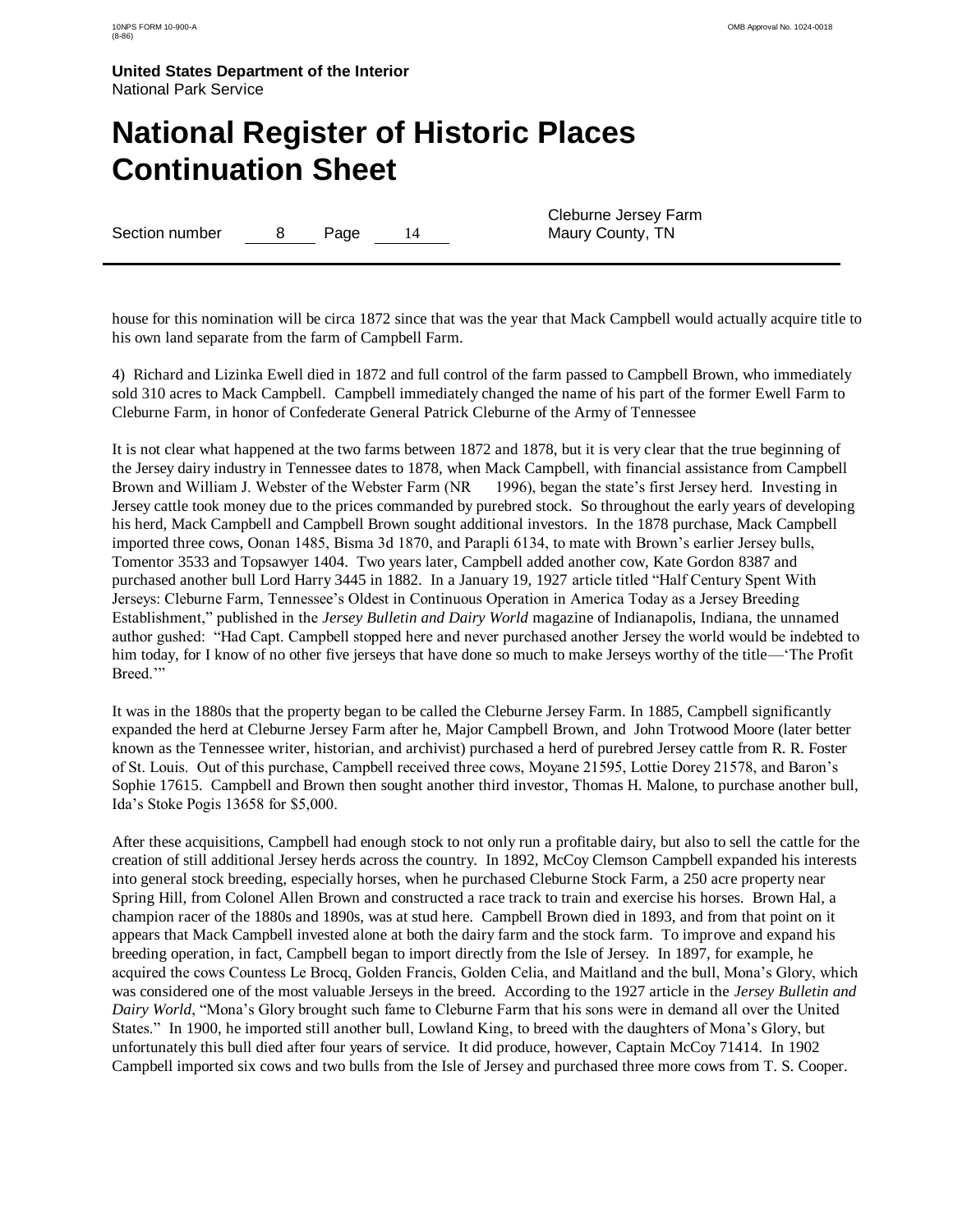# **National Register of Historic Places Continuation Sheet**

Section number 8 Page 15

Cleburne Jersey Farm Maury County, TN

McCoy Clemson Campbell died in 1906. A year previous, a book titled *Century Review, 1805-1905: Maury County, Tennessee* was published and it provided an excellent summary of the evolution of Campbell"s farm over the last three decades. At this time, the dairy farm of 310 acres had 75 "fine" Jersey cattle. (p. 130). His son Allen Campbell, who had taken agricultural courses at the University of Virginia, now managed Cleburne Stock Farm on 260 nearby acres. It still specialized in raising horses, especially pacers. His daughter Mary Campbell Polk and her husband H. M. Polk owned a third farm between the Ewell Farm and the Cleburne Stock Farm. Mary Campbell Polk died in 1900. The Cleburne Jersey Farm and the Cleburne Stock Farm remained separate, but related, enterprises after Mack Campbell"s death *in ??*. This nomination only concerns the Cleburne Jersey Farm. Whatever remained of the Cleburne Stock Farm was demolished when the Saturn Corporation developed its automobile factory on that land, and other farms, during the mid-1980s. In its description of important Maury County properties, the *Century Review* also includes Ewell Farm, which it describes primarily as a horse-breeding farm. Thus in the forty years since the end of the Civil War, the historic Campbell-Brown-Ewell Farm had evolved its distinctive reputation, and agricultural significance, for horse breeding while the Cleburne Jersey Farm, which evolved from the Campbell-Brown-Ewell property in 1872, had developed a similar national reputation for Jersey cattle breeding.

The agricultural significance of Cleburne Jersey Farm did not end with the death of its founder McCoy Clemson Campbell in 1906. Under the control of his sons, especially George Campbell, the farm continued to improve its herds. In 1907 George Campbell imported three prize-winning cows and its next great bull, Rochette's Golden Lad, from the Isle of Jersey. The *Jersey Bulletin and Dairy World* of January 19, 1927, described Rochette's Golden Lad as "a worthy successor to the long list of great sires that serve Cleburne Farm where a bull has a hard time measuring up to the rigid standard that has always existed there. The best bull money can buy has always been the motto." His offspring were important to the later development of the Jersey cattle industry in Marshall County, Tennessee, along with providing breeding stock for Jersey herds in Washington State and British Columbia. In 1917, George Campbell bought out his brothers*,* and assumed control of the dairy farm. He continued the farm"s pre-eminence into the 1920s when its success as a source for high quality cows and bulls began to generate competition from other Jersey dairy farms, especially in Marshall County.

George T. Allman introduced the animal to Marshall County in 1871. But the active development of local herds did not come until the purchase of cows and bulls from Cleburne Jersey Farm in the early 1900s. Marshall County dairymen established the Jersey Breeder"s Association, with Jimmy Joe Murray as president, in 1911. Local cattlemen later registered their purebreds with the American Jersey Cattle Club. After the first county fair in 1919, farmers established the Marshall County Cooperative Cow-Testing Association, a voluntary association for the testing of butterfat, and later reorganized the Association in 1920. During the 1920s, Lewisburg mayor (and later Governor) James M. McCord became a nationally recognized auctioneer for Jersey cattle, the Farm Bureau organized three cooperative creameries in 1924, the Marshall County Jersey Cattle Club was established in 1926, the Borden milk company opened a Lewisburg plant in 1927, and county officials and farmers organized the nation"s first Jersey Production Show and the Marshall County Cooperative Creamery in 1928.

The following year brought the establishment of the United States Dairy Experiment Station in Marshall County. James N. McCord, Jersey cattle farmer Jimmy Joe Murray, and Tennessee Governor Henry Horton, all from Marshall County, had called upon their friend and political ally U.S. Senator Kenneth McKellar to lobby Congress for the creation of a federal dairy demonstration farm that would specialize in Jersey cattle. In 1928 Congress appropriated \$50,000 for the construction, equipping, and staffing of a dairy demonstration station. Horton then convinced the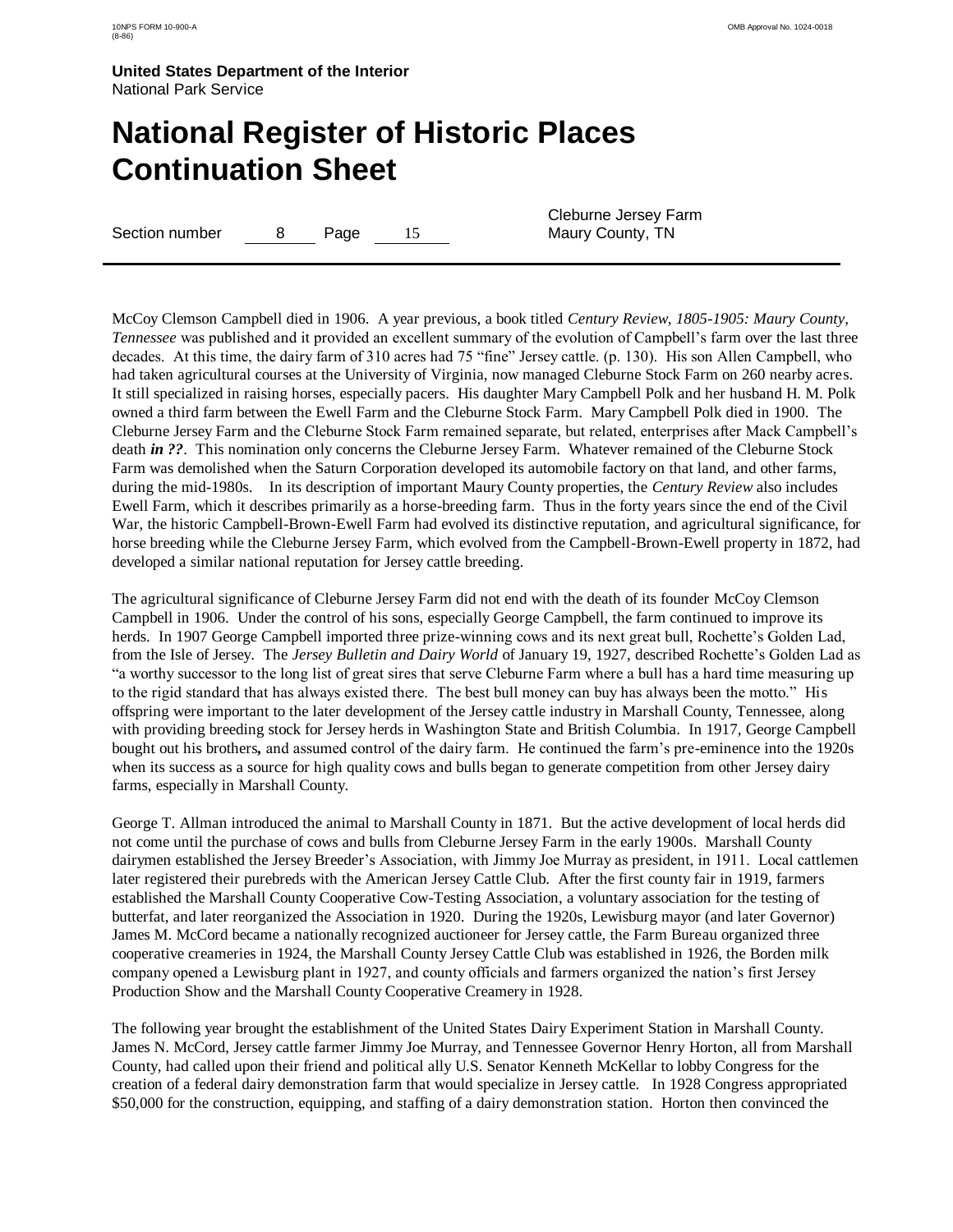# **National Register of Historic Places Continuation Sheet**

Section number 8 Page 16

Cleburne Jersey Farm Maury County, TN

General Assembly to match that amount in order to acquire land for the station. Officials initially purchased the farms of R.L. Brown and R.L. Richardson, a total of 480 acres; in 1954 they purchased an additional 135 acres from Frank and Gladys Medearis.

The station"s first 24 Jersey cows came from Vermont, Maryland, and Louisiana. Its first superintendent was John Simms, who served until 1939. Working with the local agricultural extension agent, the federal officials assisted farmers in creating the Dairy Herd Improvement Association in 1930. Two years later, the U.S. Department of Agriculture sent 14 additional jersey cows from its Research Herd at Beltsville, Maryland. Improvement on many farms came quickly. By 1940 the Marshall County Jersey Cattle Club published its first survey of Jersey bulls for breeding. The station successfully promoted the breeding and production of Jersey cattle and taught local farmers how to increase the yield and the percentage of butterfat produced by their herds. Officials also experimented with alfalfa and other hays to improve pastures for the cattle. They conducted classes, traveled throughout the region to give workshops and seminars, and wrote articles about Jersey dairy production in leading agricultural magazines. Superintendent A.G. Van Horn oversaw the merger of the federal station with the University of Tennessee"s Extension Service program in 1948. The following year, officials counted 12,000 Jersey cows in Marshall County alone. By the mid-1950s, also during Van Horn"s superintendence, officials decided to end the importation of females to the herd as they had raised the quality of animal desired for modern dairy production.

Three years after the creation of the experiment station, Chicago candy maker Frank Mars decided to open a major private stock breeding farm south of Cleburne Farm, on U. S. Highway 31 in Giles County. He named his 2,800-acre property, Milky Way Farm (NR ), after his most popular candy bar. Together, the new federal experiment station, the Mars estate, and the expansion of the Jersey breed across southern Middle Tennessee ended the near monopoly power yielded by Cleburne Jersey Farm over the Jersey dairy industry in Tennessee. From the 1940s on, leadership in the field lay with the developments at the experiment station, effectively ending the statewide agricultural significance of Cleburne Jersey Farm although its local significance in Maury County agriculture extends on to 1950.

Throughout its existence, the Cleburne Jersey Farm was like many farms in that it was part of a larger social organization. Historian Mary Neth explains, "The family farm was not isolated, but part of community ties that connected farms and families in rural neighborhoods." (Neth, 2) McCoy Clemson Campbell retained community ties not only in his business and farming interests with his neighbors, but in other ways as well. In 1884, Campbell and many of the men he conducted farm business with joined together to charter the Beachcroft Female Academy in Spring Hill. Among those on the charter were McCoy Clemson Campbell, Campbell Brown, H.A. Brown, J.W. Alexander, and H.P. Wade. This school operated until the turn of the twentieth century. Its establishment not only demonstrates the social organization of the men and community efforts, but also the growth of Spring Hill during these years. According to historian Lisa Tolbert, "Female colleges occupied a prominent, highly visible place in the renovated townscape because their male designers defined them as integral to larger economic and cultural town goals." (Tolbert, 151)

By this time, clearly, Mack Campbell was taking on the various attributes of a man of property and community spirit. Not only did he invest in the local female college, he also kept beagles for fox hunting; therefore, in some ways maintaining the aristocratic ways associated with old world traditions. He had time for social engagements and gentlemanly pursuits, because he could afford to hire others to do the hard work of dairying and breeding. Before the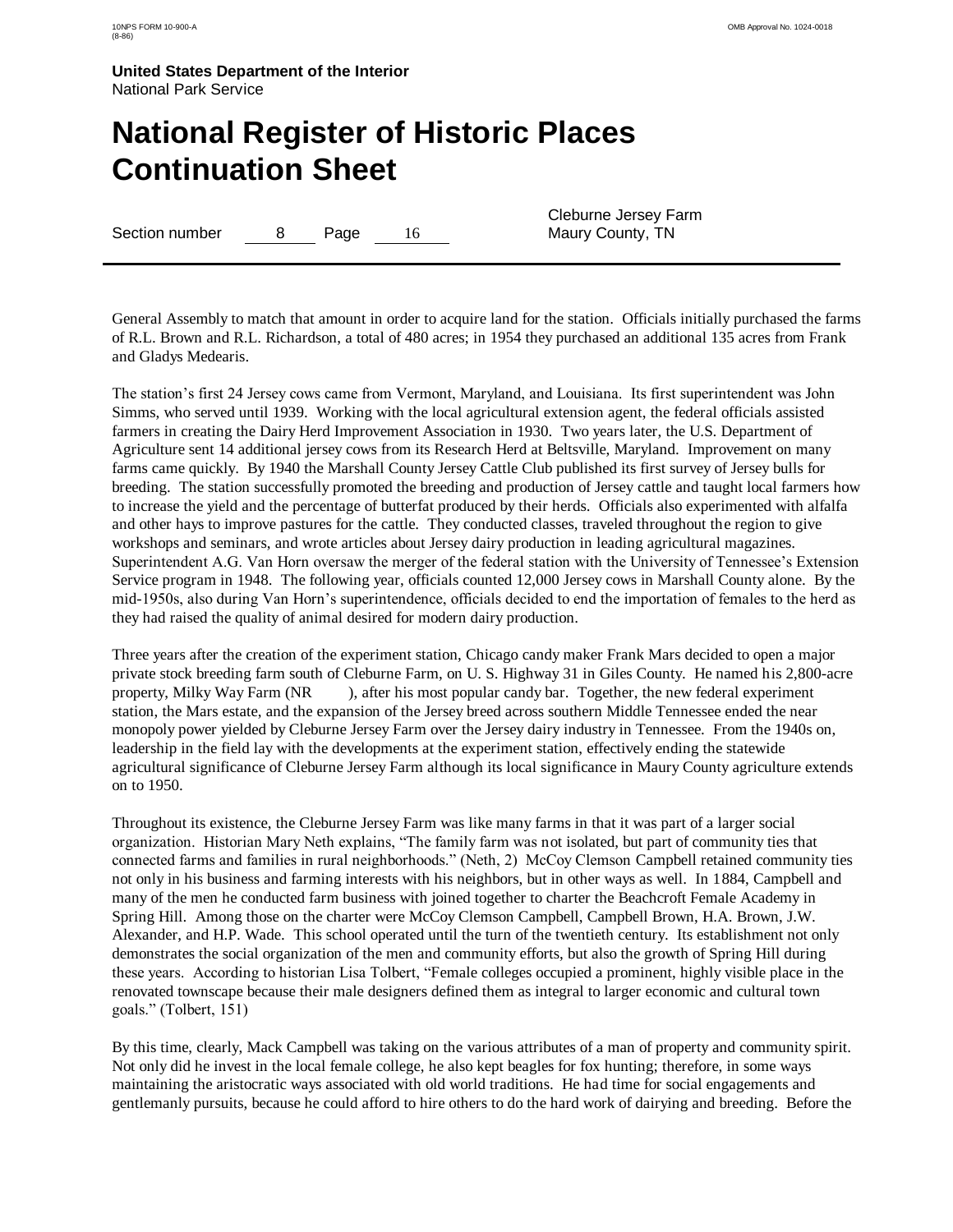### **National Register of Historic Places Continuation Sheet**

Section number 8 Page 17

Cleburne Jersey Farm Maury County, TN

Civil War, his family owned slaves. Indeed, Campbell took a black male named Ike to serve as his body servant during the war. According to a story in the *Maury Democrat* October 22, 1896, Ike was a well-known and well-regard black preacher, who served as the unofficial chaplain for approximately fifty other slaves accompanying the regiment until 1863, when he escaped to the lines of Union General William Rosecrans. In his dairy and breeding work, Campbell also relied on African-American tenants and laborers. One tenant, Will Barnes, grew up with George Campbell on the farm. Friends as boys, they worked the farm together as adults. Will Barnes was included in the photographs accompanying the January 1927 article in the *Jersey Bulletin and Dairy World*. That same article makes mention of "the old negro man who has become as much a part of Cleburne Farm as the Jerseys themselves;" this individual is believed to be Barnes" father. George Campbell, after he purchased control of the farm from his brothers in 1917, continued in the tradition of his father, but he also expanded operations. In 1929, in response to the new competition, George increased the acreage of the farm, purchasing sixty-five acres of the original Ewell Farm adjacent to his property. Today the farm contains 310 acres, divided between different heirs. The nominated property contains 107 acres.

In contrast to his father who had several house servants, George only hired one, who was primarily helped with the laundry and watching the children. Her name was Evelyn Kittrell. Under George's ownership, the farm followed what Mary Neth finds as a farm dependent on the help of family and friends. She states, "Family farm agriculture depending economically on the labor of families and neighbors. Farm people did not simply sell products for cash; they also produced good that could be used directly on the farm or by the family or could be exchanged to meet the needs of entire neighborhoods." (Neth, 2)

Similar to farming in McCoy Clemson Campbell"s day, George Campbell and his family relied on social networks. Mary Neth finds that on many farms, "the farm, the family, and community continued to supply much of their own sustenance; and economic transactions were often by the practices of kinship and neighborhood as much as by the market." (Neth, 3) One of the most demanding jobs was wheat production and many farm families helped one another out threshing the wheat. The far room of the "buggy house" contained a room for storage of wheat. The threshed wheat was then taken to the mill and traded for flour. The family farm provided most of the family's needs. They raised hay, corn and wheat for the family and the animals. A large garden, circa 1920, was located to the east of the house providing fresh vegetables and a small orchard was located in close proximity of the garden. The cattle supplied dairy products. Everything was either stored in the root cellar or the springhouse because they did not have refrigeration. It was not until the 1940s, and the arrival of the rural electric power program, that the house was modernized with gas heat and refrigeration.

Christine Campbell, the wife of George Campbell, not only maintained the household, but she also helped with the farm duties. In the smokehouse she prepared the case-sausage, supervised the curing of hams, and sewed them with burlap and twine for shipping. The family kept some of the meat for themselves, but made a profit by shipping it. Flora McLain, daughter of George and Christine, recalls that the sausage was ground very fine and packaged it in three-pound cases. To cure the hams the trough was packed with salt and a recipe of molasses pitted with black pepper was used for curing and smoking. Apparently, the quality of their products was well known and a country club in Miami had a standing order for 350 pounds of case sausage every Christmas. The children also helped out with farmwork and Flora especially remembers collecting the eggs from the chickens. Christine Campbell was a registered nurse, who voluntarily served the community on numerous occasions, from the influenza epidemic of 1918 to occasionally assisting in the delivery of babies, and in helping with sick children.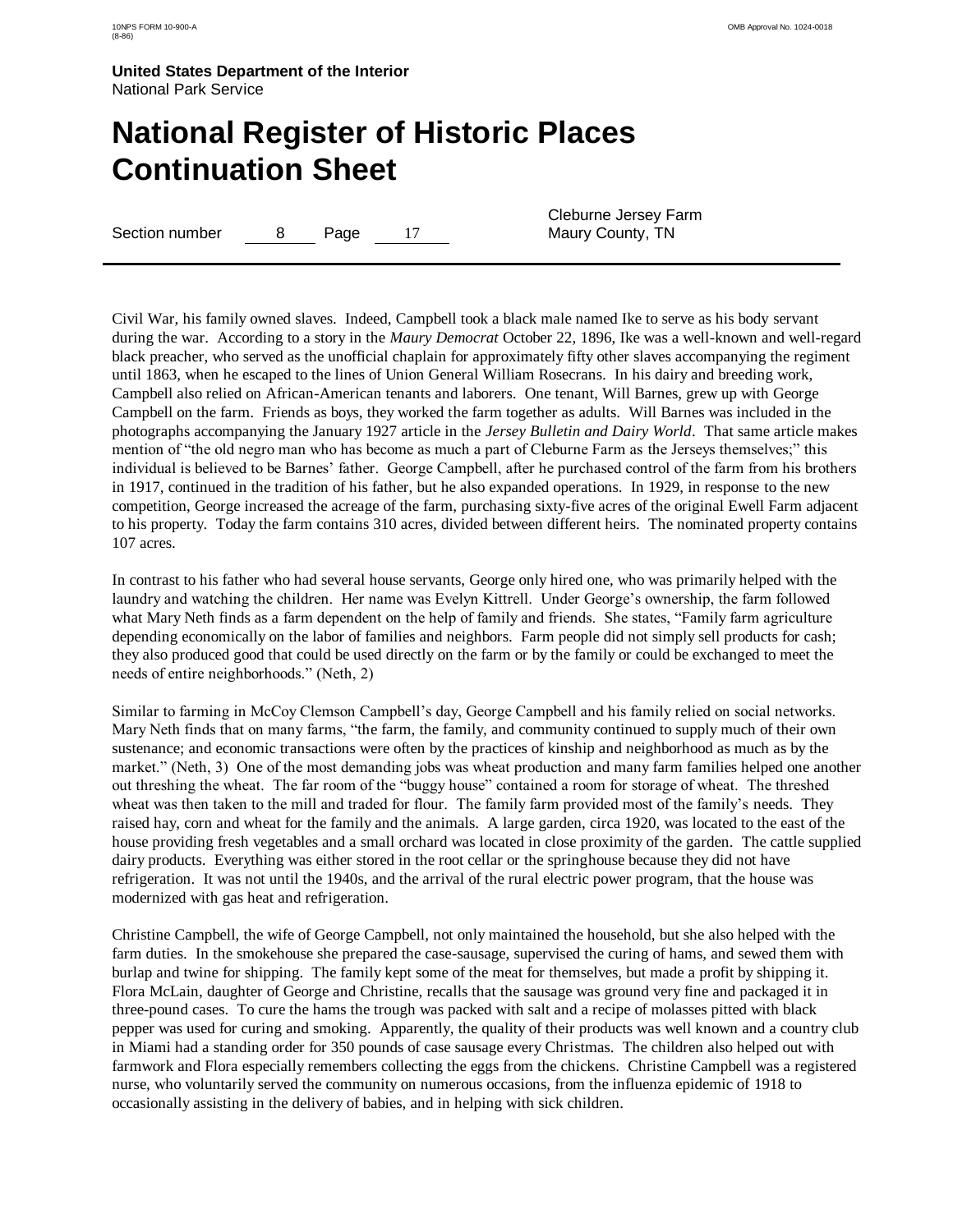# **National Register of Historic Places Continuation Sheet**

Section number 8 Page 18

Cleburne Jersey Farm Maury County, TN

The house underwent several changes during the years that George Campbell? owned it. Originally, the kitchen was detached from the house and located on the hill to the north, rear, of the house. A lattice hallway connected the kitchen to the main house. The kitchen consisted of two rooms, one for storage and the other for cooking and also was used as eating area. In the years that McCoy Clemson managed the property, servants most likely carried the food from the kitchen into the dining room. When George"s family resided at the farm, without the assistance of several servants, the detached kitchen became inconvenient. Circa 1924, it was torn down and a kitchen was added to the rear of the house. The dining room originally contained two pantries, the larger china closet and a smaller pantry. When the kitchen was added, they made the smaller pantry accessible to the kitchen. Also, approximately where the limestone wall now stands was the cook"s house. This was a one room dwelling with a high front porch, latticework, and a central fireplace. The limestone wall was hand built after the kitchen and cook"s dwelling were torn down.

George Campbell continued to expand his cattle herd, with the goal of having about 35-40 producing milk at one time. The peak size of his herd was approximately 75 cattle. He was meticulous about caring for the cattle. In the winter, the cattle were bedded in the barn. The Jersey milk was sold as butter and pure cream to markets in Birmingham. The remainder of the milk was kept for the family and given to the tenant families, and the skim milk was given to the hogs. He also raised sheep.

Several tenant families continued to reside on the farm after George Campbell assumed ownership. Will Barnes" dwelling still exists. The tenants typically sharecropped tobacco. A tobacco barn was located on the farm, but burned circa in 1960. Usually three tenant families lived on the farm. Flora recalls that her father was "so good to the hired help," and provided each family with garden space and milk.

In order to survive the depression, George Campbell and his wife did not buy on credit, but only used cash. An agricultural survey of Maury County completed for the Civil Works Administration in 1934 found that the buildings on the farm were in medium condition, and reported that the house had no conveniences except water from the spring on the hill. This report, clearly, was in error in that the family had some original running water facilities in the house; perhaps the surveyor did not enter the house or the person answering the survey questions did not understand what a "convenience" was supposed to be. George Campbell had fifty registered Jersey cattle at the time while the crops planted included tobacco, corn, and hay. *A* primary source of income came from dairy and tobacco but the dairy was still the most important operation. In 1939 George Campbell bred the highest rated Jersey bull in the United States, Observer King Onyx, who produced 150 registered daughters and continued the Cleburne Jersey Farm"s tradition of leadership in the breeding of fine Jersey stock.

In 1948, George Campbell died and his sons George Jr., and John McCoy Campbell took over the management of the farm. Electrification of the farm and the dwelling occurred in this same year. George Jr. handled the cattle end of the business and John McCoy handled more of the planning and management of the farm. The brothers began the development of a more modern dairy operation to the northeast of the house. After several years, George sold his onethird share to John, who continued to run the farm. John"s son, Pat, continues to raise the Jersey cattle, sustaining the tradition that his great, great grandfather established in 1878.

The Cleburne Jersey Farm is also locally significant for its vernacular architecture and interior decorative painting. The dwelling, built circa 1872, is an excellently preserved example of Italianate style. This was a popular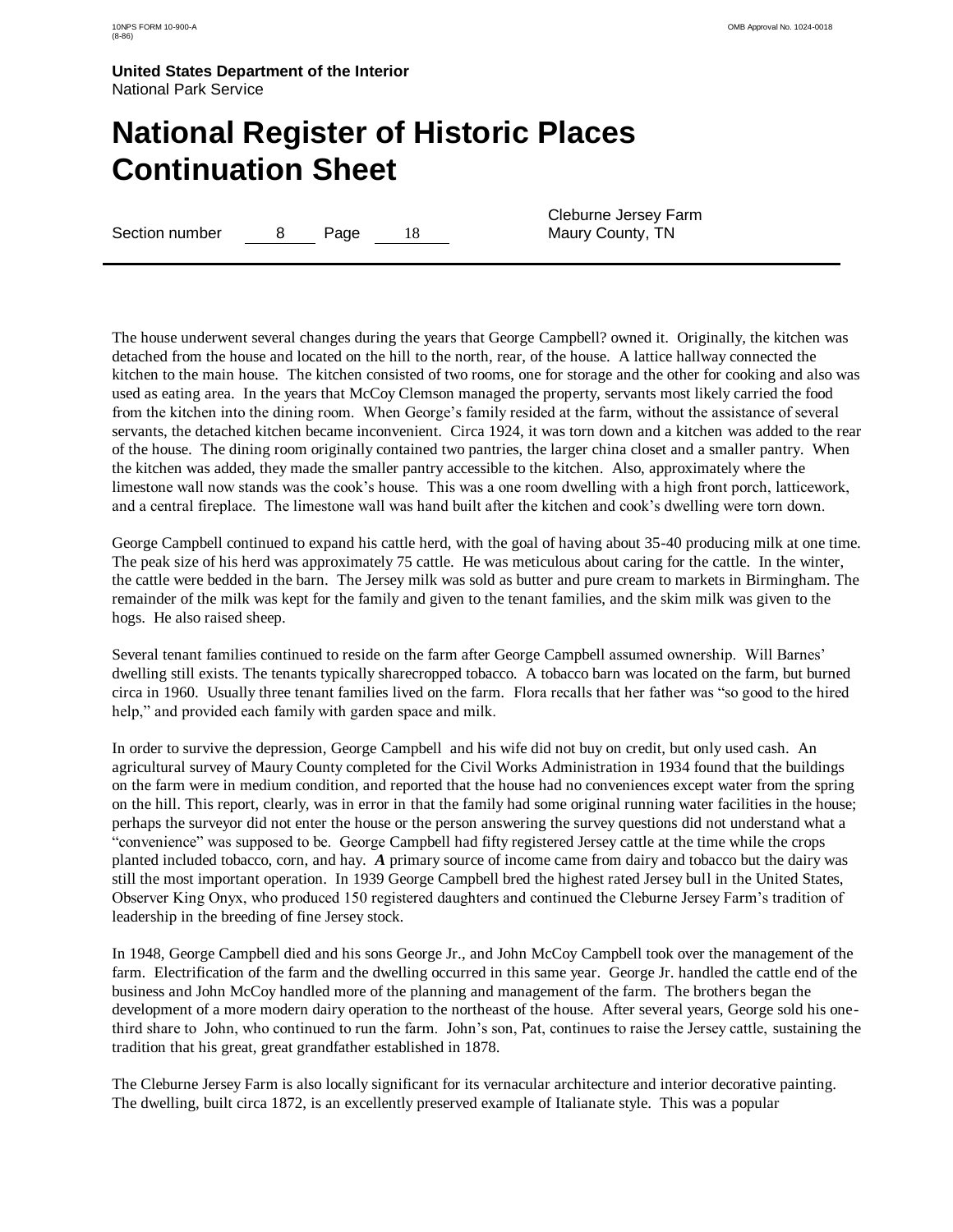# **National Register of Historic Places Continuation Sheet**

Section number 8 Page 19

Cleburne Jersey Farm Maury County, TN

architectural style for domestic structures from 1850 to 1880. The craftsmanship of the home reflects the family"s prominence and wealth. Original hardwood floors, grained wood doors, high relief mantels, and an ornate staircase reflect the architectural details of the house. Decorative painting techniques are reflected by the floor stenciling in the parlor and the grained wood mantels and doors throughout the home. According to Anne-Leslie Owens"s thesis about interior decorative painting in Tennessee Victorian homes, grained wood and stenciling were among the most common decorative painting techniques during the nineteenth century. Through her research, Owens, however, found no extant examples of stencil painting on the floors; thus the intact parlor floor of the Campbell house may be a rare surviving example of this art form. Although the artist of the stenciling in the Campbell home is unknown, Owens finds that in many cases "Itinerant painters and journeyman decorators, with their materials on horseback, carried designs and interest in stenciled walls from town to town." (Owens, 15) The common colors of stenciling included reds, greens, yellow and black. The stencil in the parlor is primarily in green, red, and gold. The interior decorative painting is in keeping with the elite status held by Mack Campbell and his Campbell family relatives and the house interior retains several good examples of this painting tradition. The doors and mantels in the house are wood grained. Some are painted using feathers and other doors and mantels are painted in two colors to emphasize architectural details. Several of the pilasters supporting the mantel shelf, for example, are painted in a lighter color and the stiles and rails of the doors are painted in darker colors while the recessed panels are painted a lighter color. Moreover, the dwelling has original bathrooms of circa 1872, with some original features still intact.

In addition to the architectural and art significance of the dwelling, the various outbuildings, structures, and barns surrounding the dwelling are an excellent example of the building types and craftsmanship of rural vernacular architecture from circa 1870 to 1940. Of particular importance are the original stone dairy house and separator house, which may be the oldest such dairy house and separator complex in Middle Tennessee. No other older examples are known. The various architectural details of the dairy house, especially the quality of its hand-cut and hand-laid limestone block walls, its Gothic-influence bargeboard trim, and its extant interior features, including the original churn, are indications of its importance in the history of the farm.

In 1964, the Tennessee Jersey Cattle Club formally declared the Jersey herd at Cleburne Jersey Farm to be the oldest Jersey herd in the United States. The nominated buildings, and intact setting of the farm, still convey strongly the history and accomplishment associated with this property. The *Columbia Herald* of January 29, 1964, that announced the designation noted that the significance of the farm was "an accepted even if little known fact for many years in this area." That observation is still true almost forty years later. Eclipsed in past narratives by the fame of the adjoining Ewell Farm, Cleburne Jersey Farm deserves its own special niche in the history of Tennessee agriculture as the place where the significant Jersey cattle industry of Tennessee began in the aftermath of the American Civil War.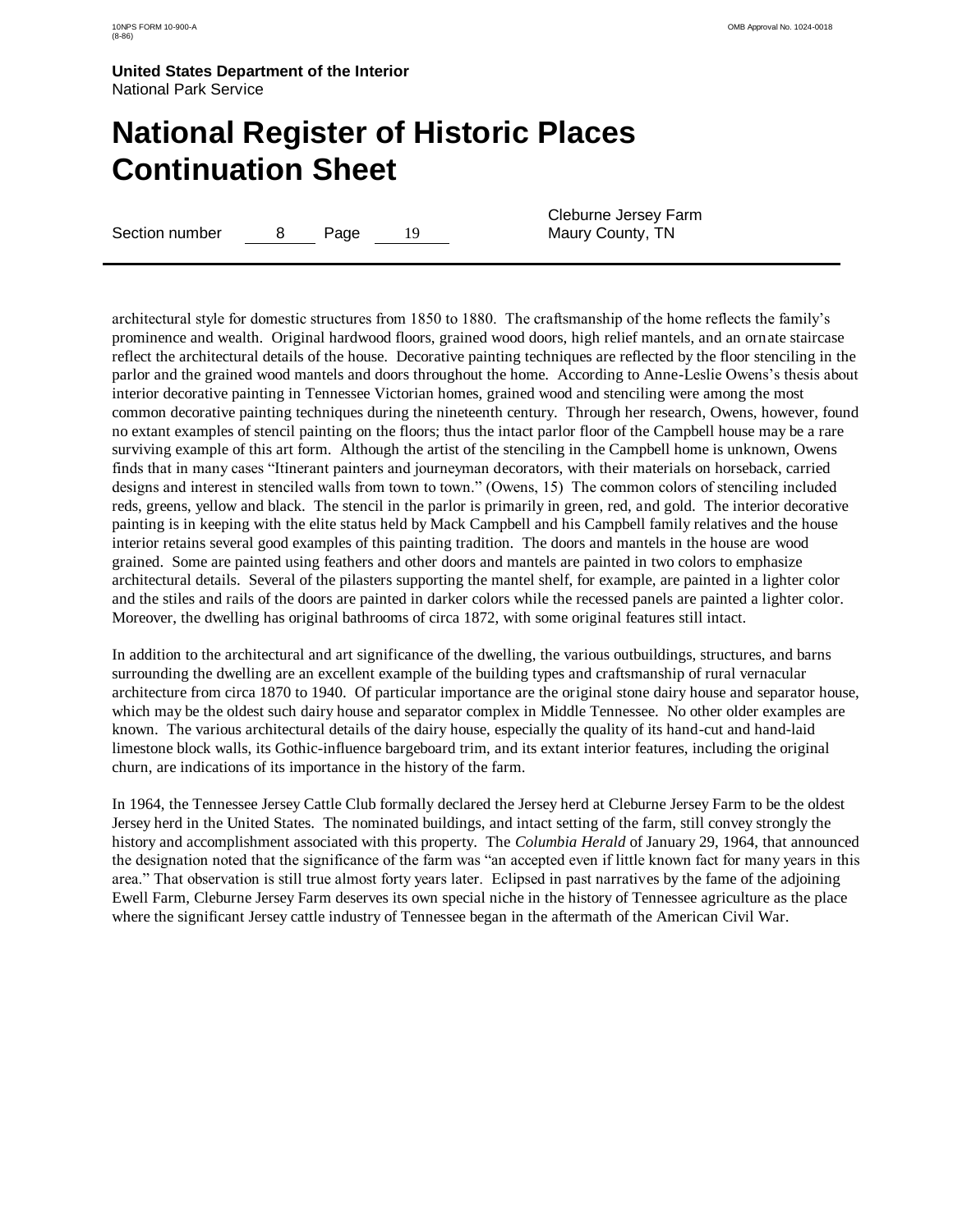## **National Register of Historic Places Continuation Sheet**

Section number 9 Page 20

Cleburne Jersey Farm Maury County, TN

### **X. Bibliography**

- Ash, Stephen V. *Middle Tennessee Society Transformed, 1860-1870: War and Peace in the Upper South. Baton Rouge*: Louisiana State University Press, 1988.
- Bergeron, Paul, ed. *Papers of Andrew Johnson*. Volume 10. Knoxville: University of Tennessee Press, 1998.
- Campbell Farm, Maury County. Civil Works Administration Farm Survey Records. Tennessee State Library and Archives, Nashville*.*

*Century Review, 1805-1905, Maury County, Tennessee*. Columbia: Board of Mayor and Aldermen, 1905.

Davidson County, Will Book, 1846-1851. pp. 209-213.

1860 Census, Maury County, Tennessee.

1870 Census, Maury County, Tennessee.

"86 Year Old Maury Jersey Herd Oldest in U. S." *Columbia Herald*, January 29, 1964.

Garrett, Jill and Marise P. Lightfoot. *The Civil War in Maury County, Tennessee*. Columbia: private, 1966.

Garrett, Jill. 'Hither and Yon'

Goodspeed, Westin, ed. *History of Tennessee*. Nashville: Goodspeed Publishing Co., 1886*.*

- "Half Century Spent with Jerseys: Cleburne Farm, Tennessee Oldest in Continuous Operation in America Today as a Jersey Breeding Establishment." *Jersey Bulletin and Daily World* 46(19 January 1927): 95-96, 125-126.
- Hankins, Caneta Skelley. "Historic Preservation as Related to the Nineteenth Century History and Architecture of Spring Hill, Tennessee." M.A. thesis, Middle Tennessee State University, 1977.
- Hankins, Caneta Skelley. "Milky Way Farm." Carroll V. West and Connie L. Lester. et. al., eds., *Tennessee Encyclopedia of History and Culture*. Nashville: Tennessee Historical Society, 1998. pp. 623-624.
- Holladay, Bob. "Brown, Lizinka Campbell." Carroll V. West and Connie L. Lester. et. al., eds., *Tennessee Encyclopedia of History and Culture*. Nashville: Tennessee Historical Society, 1998. p. 95.
- Jordan, Weymouth T. *George Washington Campbell of Tennessee: Western Statesman*. Tallahassee: Florida State University, 1955.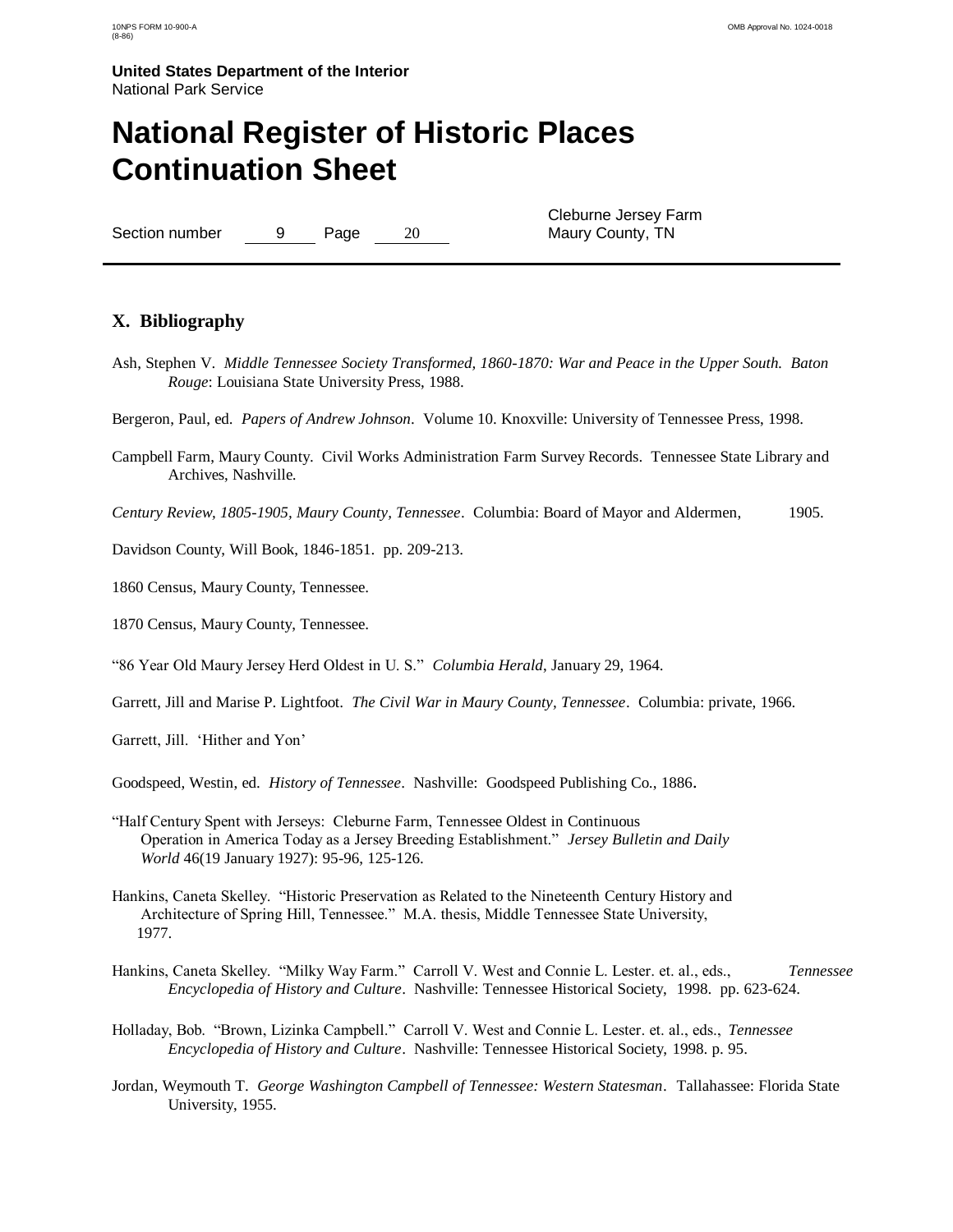### **National Register of Historic Places Continuation Sheet**

Section number 9 Page 21

Cleburne Jersey Farm Maury County, TN

Killebrew, Joseph K*. Introduction to the Resources of Tennessee*. Nashville: Tavel, Eastman & Howell, 1874.

- McKenzie, Robert Tracy. *One South or Many? Plantation Belt and Upcountry in Civil War-Era Tennessee*. New York: Cambridge University Press, 1994.
- McLain, Flora Campbell. Interview by Amanda Wild.
- Middleton, Ken. "Lizinka Campbell Brown Ewell." M.A. thesis, Middle Tennessee State University, 2000.
- Miller, John A. "Capt. McCoy Clemson Campbell." *Confederate Veteran* 15(1907): 128-129.
- Neth, Mary. *Preserving the Family Farm: Women, Community, and the Foundations of Agribusiness in the Midwest, 1900-1940.* Baltimore, MD: Johns Hopkins University Press, 1995.
- Ownes, Anne-Leslie. "The Decorative Painting Tradition in Tennessee Interiors: 1830-1890." M.A. thesis, Middle Tennessee State University, 1995.

Polk-Brown-Ewell Papers, Tennessee State Library and Archives.

- Tolbert, Lisa. *Constructing Townscapes: Space and Society in Antebellum Tennessee*. Chapel Hill: University of North Carolina Press, 1998.
- Warden Collection, Gore Center, Middle Tennessee State University.
- West, Carroll V. *Tennessee Agriculture: A Century Farms Perspective*. Nashville: Tennessee Department of Agriculture, 1986.

West, Carroll V. "United States Dairy Experiment Station." Carroll V. West and Connie L. Lester. et. al., eds. *Tennessee Encyclopedia of History and Culture*. Nashville: Tennessee Historical Society, 1998. p. 1008.

York, Katherine. Interview by Amanda Wild.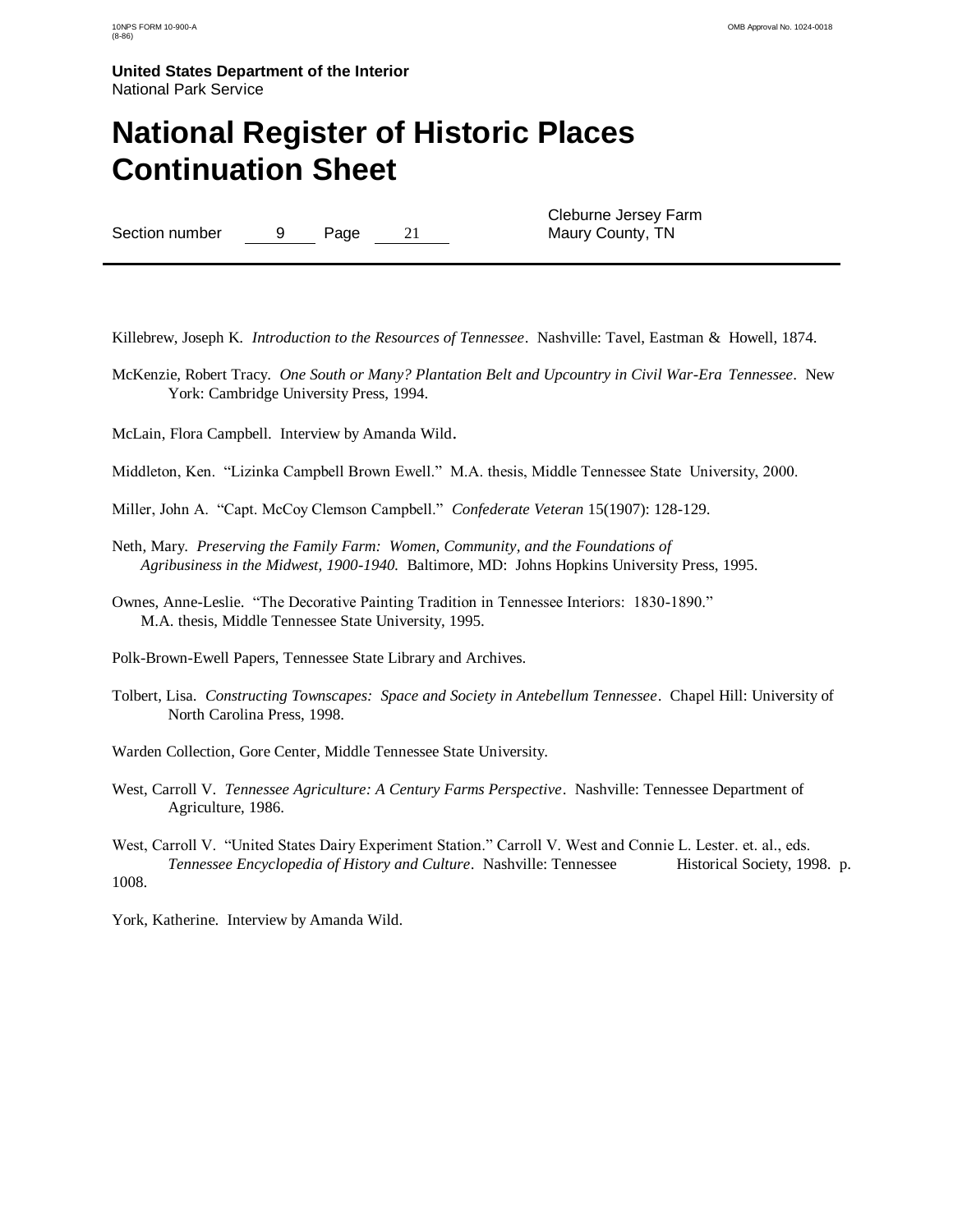# **National Register of Historic Places Continuation Sheet**

Section number 10 Page 22

Cleburne Jersey Farm Maury County, TN

### **X. Geographical Data**

### **Verbal Boundary Description**

The nominated property contains 107 acres, which is marked with a heavy black line on the attached Maury County Tax Map 11, Parcel 1. The black lines follow fence lines that were installed around the 107 acres after heirs divided the property in 1999. There has been no new tax map prepared for the farm since this division of property.

The tax map for this nomination has the scale  $1" = 400'$ . This scale map is prepared by the Tennessee State Board of Equalization for rural areas. In the past, the Tennessee Historical Commission has used this scale map for nominations and has found that the 1" = 400' scale adequately meets our office needs. The Tennessee historical Commission does not have the facilities to prepare maps to te scale preferred by the National Park Service..

### **Boundary Justification**

The nominated boundaries contain all of the extant significant resources of the Cleburne Jersey Farm and are under individual ownership. The nominated 107 acres remains in family ownership and continues to be used for agricultural purposes.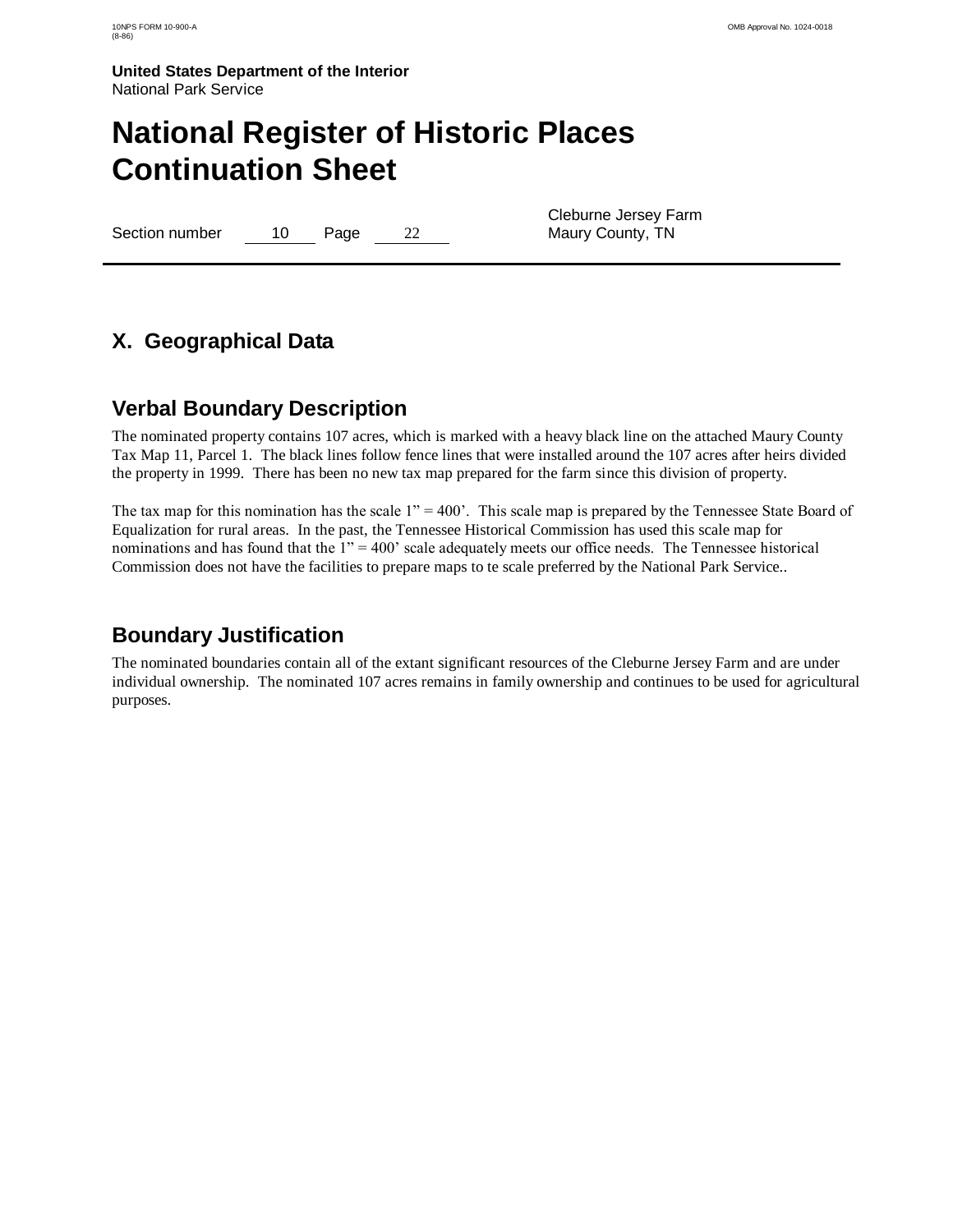# **National Register of Historic Places Continuation Sheet**

Section number 10 Page 23

Cleburne Jersey Farm Maury County, TN

#### **Photographs**

| Cleburne Jersey Farm, Maury County, TN |
|----------------------------------------|
| Carroll Van West                       |
| MTSU Center for Historic Preservation  |
| February 2000                          |
| Tennessee Historical Commission        |
| Nashville. TN                          |
|                                        |

South facade, facing north 1 of 50

East elevation, facing west 2 of 50

East elevation, detail, facing southwest 3 of 50

North elevation, facing south 4 of 50

West elevation, facing east 5 of 50

Entrance door, first floor, facing east 6 of 50

Center hall staircase, facing north 7 of 50

Staircase, detail, facing northwest 8 of 50

Rear hall, first floor, facing south 9 of 50

Transom and door into east parlor, facing northeast 10 of 50

Door, east parlor, facing west 11 of 50

Decorative stenciling, east parlor, facing northwest 12 of 50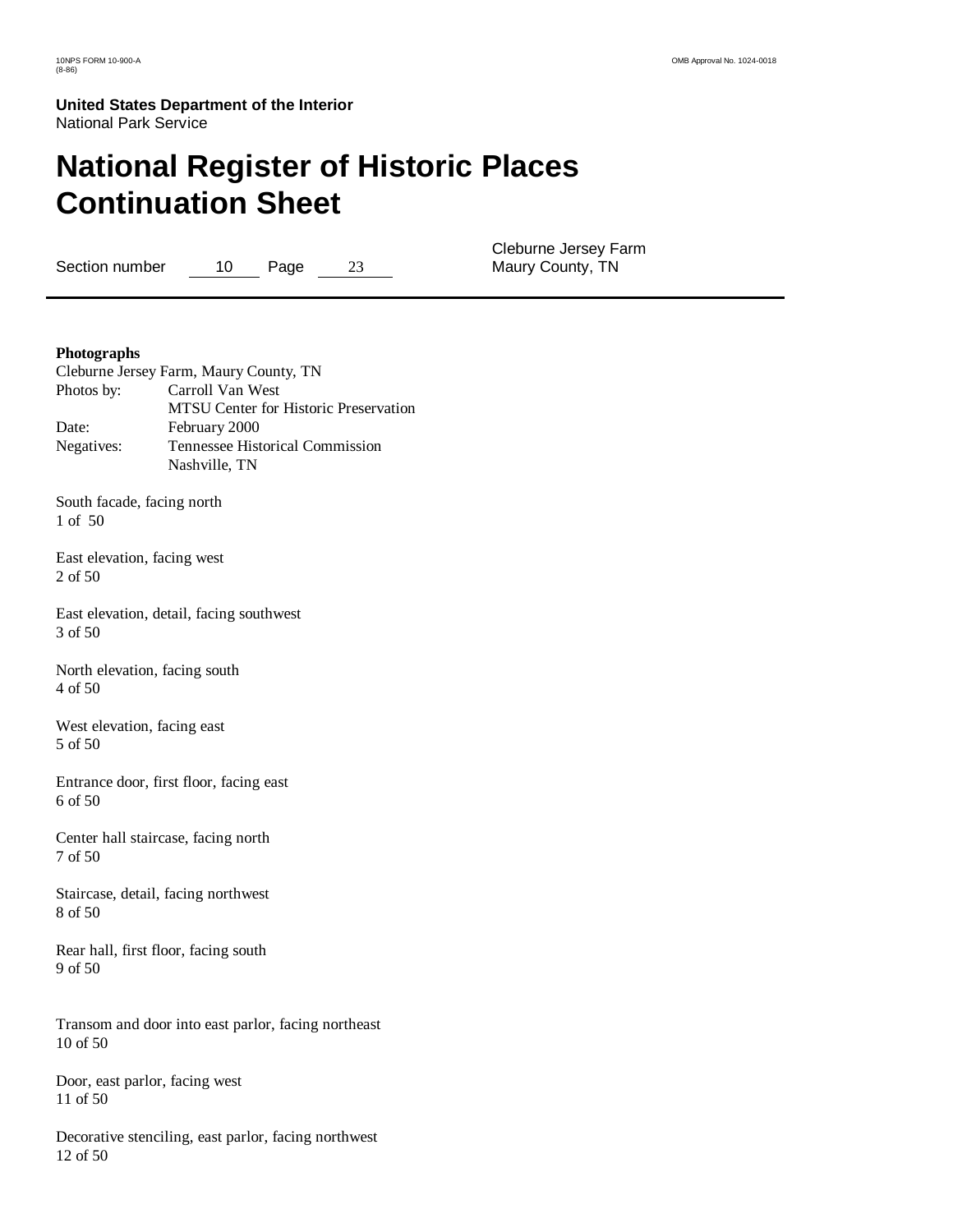# **National Register of Historic Places Continuation Sheet**

Section number 10 Page 24

Cleburne Jersey Farm Maury County, TN

Decorative stenciling, mantel, east parlor, facing north 13 of 50

Bay window, east parlor, facing east 14 of 50

East parlor, facing southwest 15 of 50

Mantel, painting of McClemson Campbell, facing north 16 of 50

Southwest bedroom, first floor, facing south 17 of 50

Dining room, first floor, facing west 18 of 50

Dining room, first floor, facing northwest 19 of 50

Dining room, facing south 20 of 50

Linoleum flooring, dining room, facing west 21 of 50

Northwest bedroom, first floor, facing southeast 22 of 50

Northwest bedroom, first floor, facing northwest 23 of 50

Northwest bathroom, first floor, facing southwest 24 of 50

Den and rear staircase, first floor, facing southwest 25 of 50

Den and kitchen, first floor, facing east 26 of 50

Rear enclosed porch, first floor, facing east 27 of 50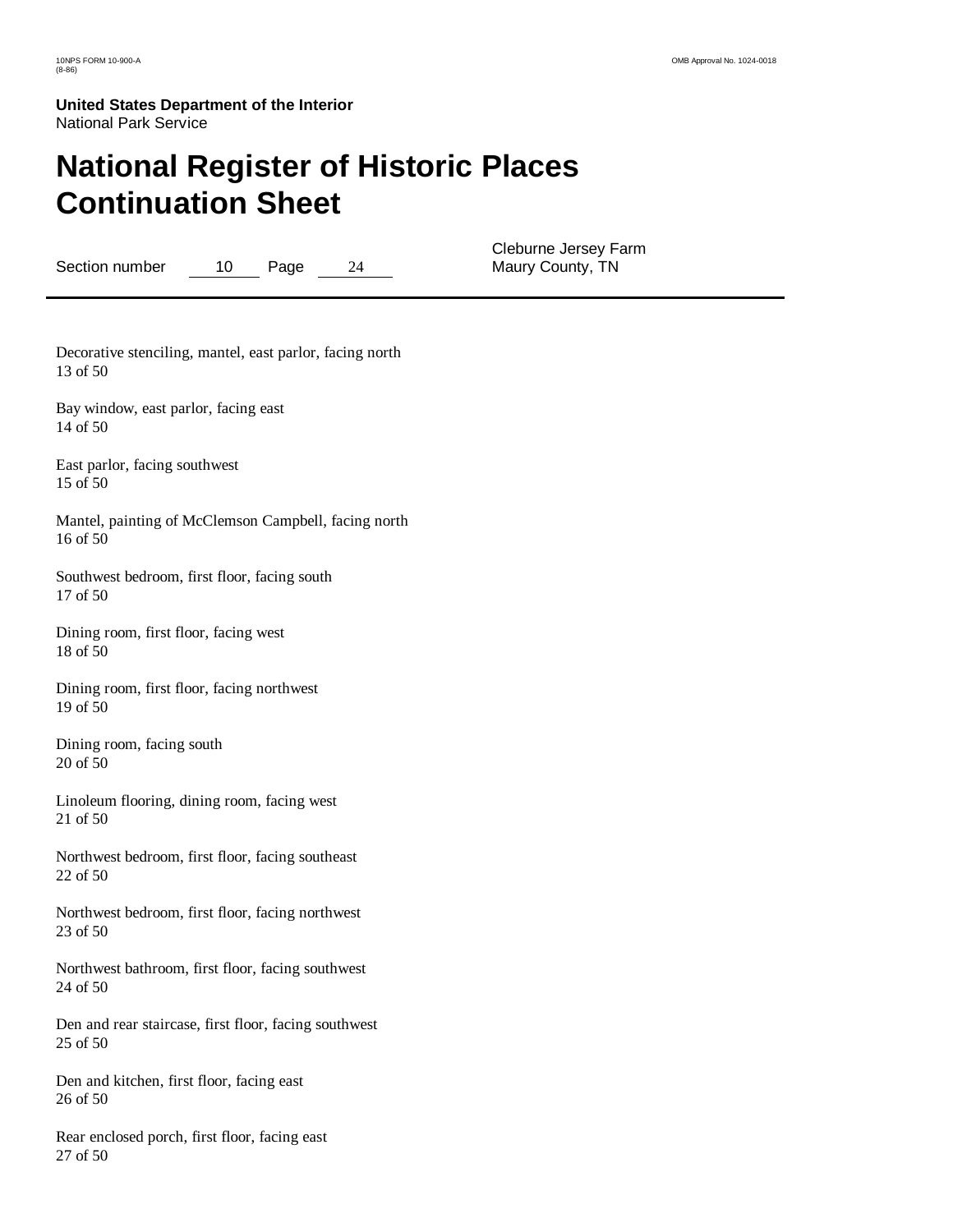# **National Register of Historic Places Continuation Sheet**

Section number 10 Page 25

Cleburne Jersey Farm Maury County, TN

Center staircase, second floor, facing northwest 28 of 50

Landing, second floor, facing northwest 29 of 50

Rear hall, second floor, facing south 30 of 50

Landing to southeast bedroom, second floor, facing east 31 of 50

Southeast bedroom, second floor, facing north 32 of 50

Northeast bedroom, second floor, facing southwest 33 of 50

Rear hall staircase, second floor, facing west 34 of 50

Southwest bedroom, second floor, facing north 35 of 50

Northwest bedroom, second floor, facing south 36 of 50

Northwest bedroom, second floor, facing northeast 37 of 50

Original sink, northwest bathroom, second floor, facing southwest 38 of 50

Dairy house and separator house, facing northwest 39 of 50

Dairy house, facing north 40 of 50

Dairy house, interior, facing west 41 of 50

Separator house, facing northwest 42 of 50